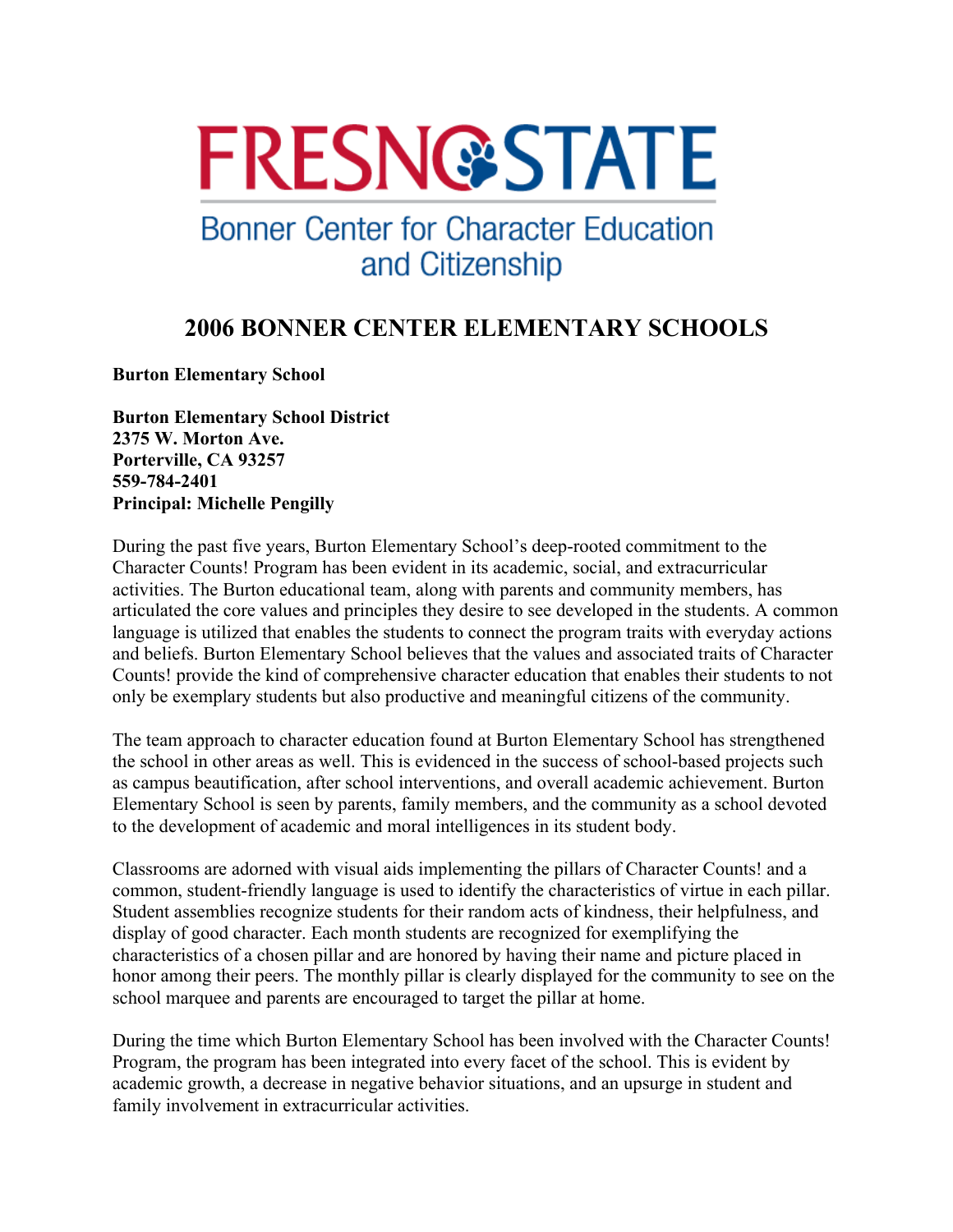Many Burton classes employ a democratic system of classroom government and students learn to have a voice in determining what is acceptable behavior in and outside of the classroom. They also help to articulate the discipline associated with poor decision making and define the desired rewards for exemplary behavior. Students working in cooperative groups are taught how to support one another, how to respectfully disagree without being insensitive, and how to acknowledge the value of each member's involvement. Burton students are taught that the classroom is a community and each member of the community is valued and honored. Students are given many opportunities to be leaders on the campus. This is evident in those students who give up precious recess time to tutor a classmate having difficulty, monitor the hallways for student safety, serve in the school library, help in lower grade level classrooms, or spend time with students unable to run and play on the playground with other schoolmates.

In addition to the curriculum, students from all grade levels are involved in campus beautification projects, nature learning experiences, recycling programs, and charity fundraisers. Students are able to see firsthand how their involvement and dedication can impact the world around them. From the release of butterflies carefully tended to in the classroom to the raising of money for a worthwhile cause, Burton students are actively engaged in good character development and this proactive approach to character education has been a strong factor in the success seen at school.

Many of the beneficial projects on campus are carried out by students, staff and family members working together. The students are not passive participants, but are engaged in the process. Students at Burton Elementary School have raised thousands of dollars over the past several years to benefit Pennies for Patients. Students have adopted a young person suffering from debilitating disease, such as leukemia, and have stood in the parking lot before school to raise money for the program. Many students have donated their snack or pencil money to a charitable fundraiser not to seek praise and recognition, but rather feel that sense of pleasure in knowing they have helped someone less fortunate. Students gain a sense of self-esteem when they are able to participate in such meaningful projects because they are empowered. They recognize that their efforts, however small or large, impact the world around them.

Burton Elementary School is a K-4 school nestled against the foothills at the gate of the Sequoia National Forest. Its student population is 580 students strong. The Character Counts! Program has been an instrument of change for the campus over the past several years, as greater strength and focus has emerged through its implementation. The program has been a significant part of the school environment and has helped to shape the mission of the school.

#### Top

**Centerville Elementary School Sanger Unified School District (305 Students, K-6) Sanger, CA 93657 559-787-2511 Principal: Lisa Houston**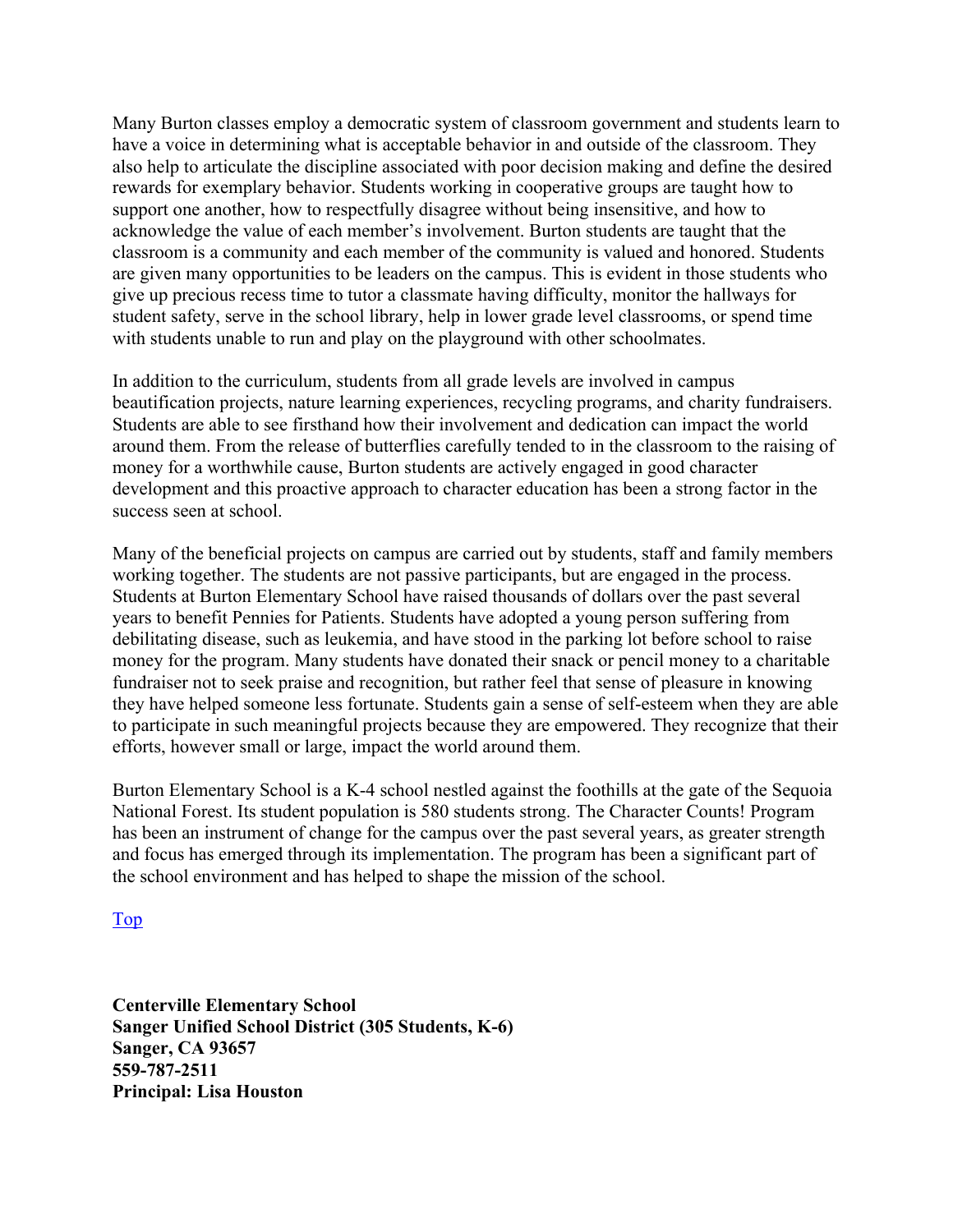Centerville participates in the district Community of Caring program because we believe that self-esteem is critical to the development of the whole child. We became a "Community of Caring School" during the 2003-2004 school year. Community of Caring is a character-building program founded by Eunice Kennedy Shriver.

Our school continually sponsors events that value the importance of families being involved in the school's efforts to develop students of good character. Our big kick-off event to set the stage for the school year is an ice cream social that is free to all families in our school community. The staff, teachers, and PTA all worked together to create an environment that welcomes everyone. The purpose of the event is to develop our sense of community and to realize we all have a part in our children's development as citizens. We continue this idea of community throughout the year, with activities such as: family nights, community service projects, campus beautification, rallies and assemblies.

Perhaps the most important part of our vision is that "committed people can change the world." We are a community school. As the hub of the community, Centerville is a place where families and community members gather regularly to support, celebrate and honor the diverse achievements of all our children.

As a school site we concentrate on one value for a two-month period. Each classroom has grade level appropriate literature and videos that exemplify each of the five character traits. Each classroom teacher goes above and beyond the district-required activities to design and teach lessons that are appropriate for the needs of their individual classroom. Our student council plans activities for our weekly school meeting around the flagpole that unite our school as a Community of Caring. The activities range from songs, to skits, and even famous quotes that inspire us all to be better community members.

Centerville values healthy choices by providing quality school sports program for both boys and girls. It is not unusual to see the community enjoying our playgrounds, courts for basketball and open fields for soccer, football, and baseball on the weekends and evenings. Our campus in the country and we have no vandalism or graffiti. We show support for the people that need our facilities and they show respect for the school site. It is part of our community team concept.

Centerville students have adopted needy families in our community. This year, we are working closely with a family who lost their home due to fire. Last year, a class adopted a family for the holidays and later nominated them to a television show for home renovation. Currently we have a fifth grade class that has taken on the responsibility of a quarterly service-learning project. This project has the students go out into the community and help the elderly.

We at Centerville have also collected money for our local children's hospital, hurricane and tsunami victims and participated in the "Dollars From Angels" campaign for the Chaffee Zoo. Other opportunities for collaborative projects including holiday food drives, Toys for Tots, Coats for Kids and periodic cleanup and tree plantings at our local China Creek Park. Fundraising events become community affairs and are strongly supported by staff, parents and community members.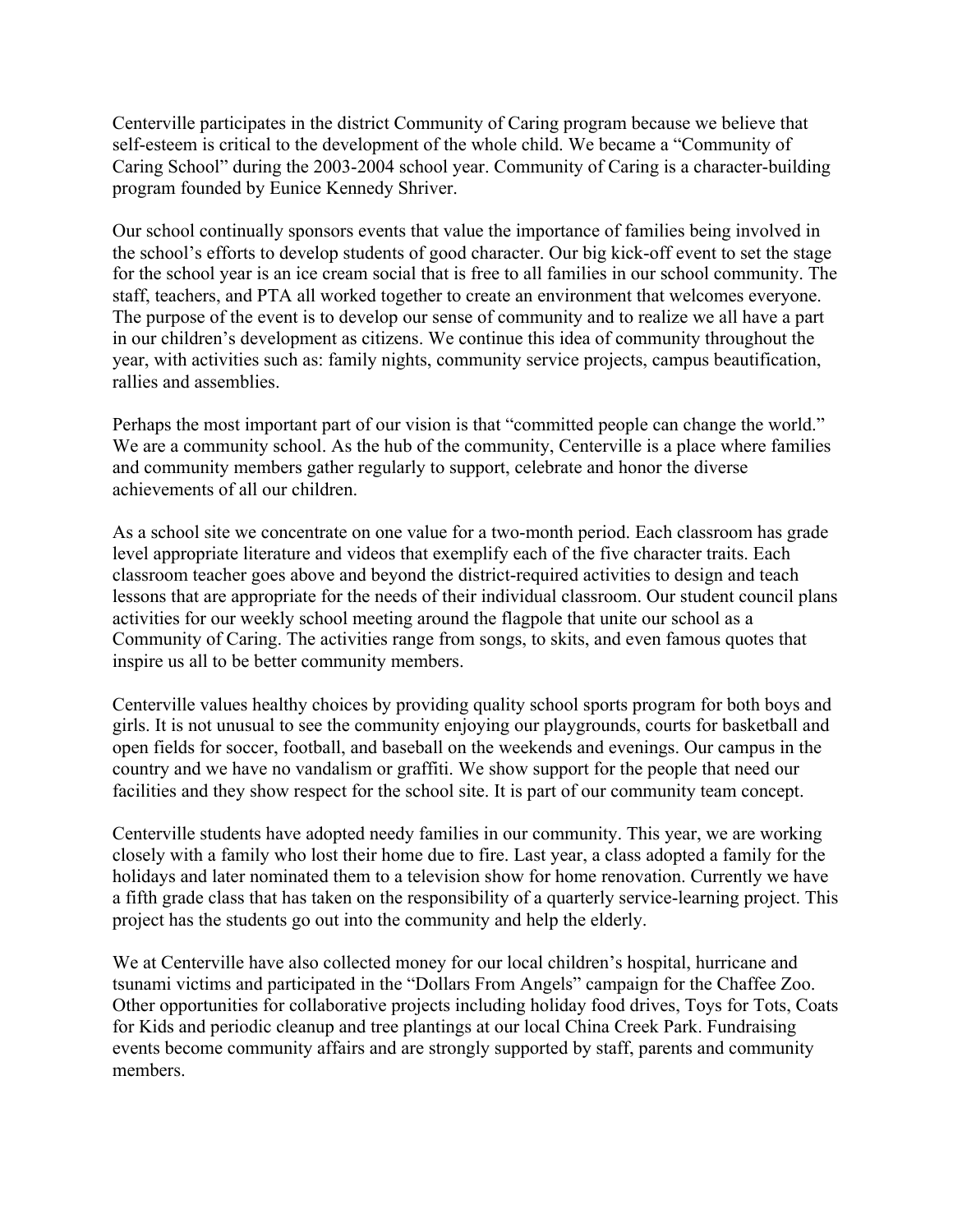#### **Fancher Creek Elementary School Clovis Unified School District (766 Students, K-6) Fresno, CA 93727 559-327-6700 Principal: Rosie Rivera-Borjas**

Fancher Creek's mission is "Building Dreams" to ensure every child the opportunity to "Dream, Dream Big and Make It Happen!" Our overall vision, "Building a Culture of Excellence", focuses on our mission. We will reach this goal by teaching to the standards, frameworks, and performance levels while providing support, guidance, and educational opportunities for our diverse population. Our mission is achieved through a true TEAM (Together Everyone Achieves More) partnership known as our Power Triad.

Our TEAM vision is built on the research-based Baldridge Core Values. These values emphasize partnership development that acknowledges the overall diversity of our students and community, are result oriented, and strive for continual learning and improvement. This partnership develops the school vision, goals, and priorities based upon the state standards and performance levels. The partners provide input into the Single School Plan and the Local Education Agency Plan. This collaboration reflects the entire community and sets goals and priorities and establishes standards to develop a well-rounded student in the areas of academic competence (mind), physical fitness (body), and positive character traits (spirit), the cornerstone of Clovis Unified School District's Sparthenian concept. This years theme, "Raising the Bar", challenges every TEAM member of our Title 1 school to reach the next level of academic, physical, and character success.

We instill socially appropriate behavior by integrating outside sources into our curriculum. Ron Clark's The Essential 55 is used to teach and reinforce appropriate rules of etiquette, modeled by teachers. A school wide "Character Message of the Week", based on this and the "Pyramid of Success" from Coach John Wooden's Inch and Miles: The Journey to Success, is emailed out to the staff at the start of each week. Teachers explain, model and promote class discussion centered on these messages. Journal writing and role playing reinforce these lessons. These messages are broadcast by students at the daily flag salute, sent home in the weekly calendar, and reinforced during Fun Friday announcements.

Taking a proactive approach to instilling proper manners, the staff made it their goal for every student to learn the names of and properly greet all adults on staff. There is a concentrated effort to teach every student to make eye contact, speak in complete sentences, and respond appropriately when addressed. The third grade team led the way in instituting specific Essential 55 behaviors in their classrooms. This is manifested in how students answer phones, greet visitors to their classrooms, and interact with adults and each other in other rooms. Students are also expected to greet and thank cafeteria workers everyday, as well as be responsible for cleaning up after themselves and maintaining appropriate behavior during meals.

Top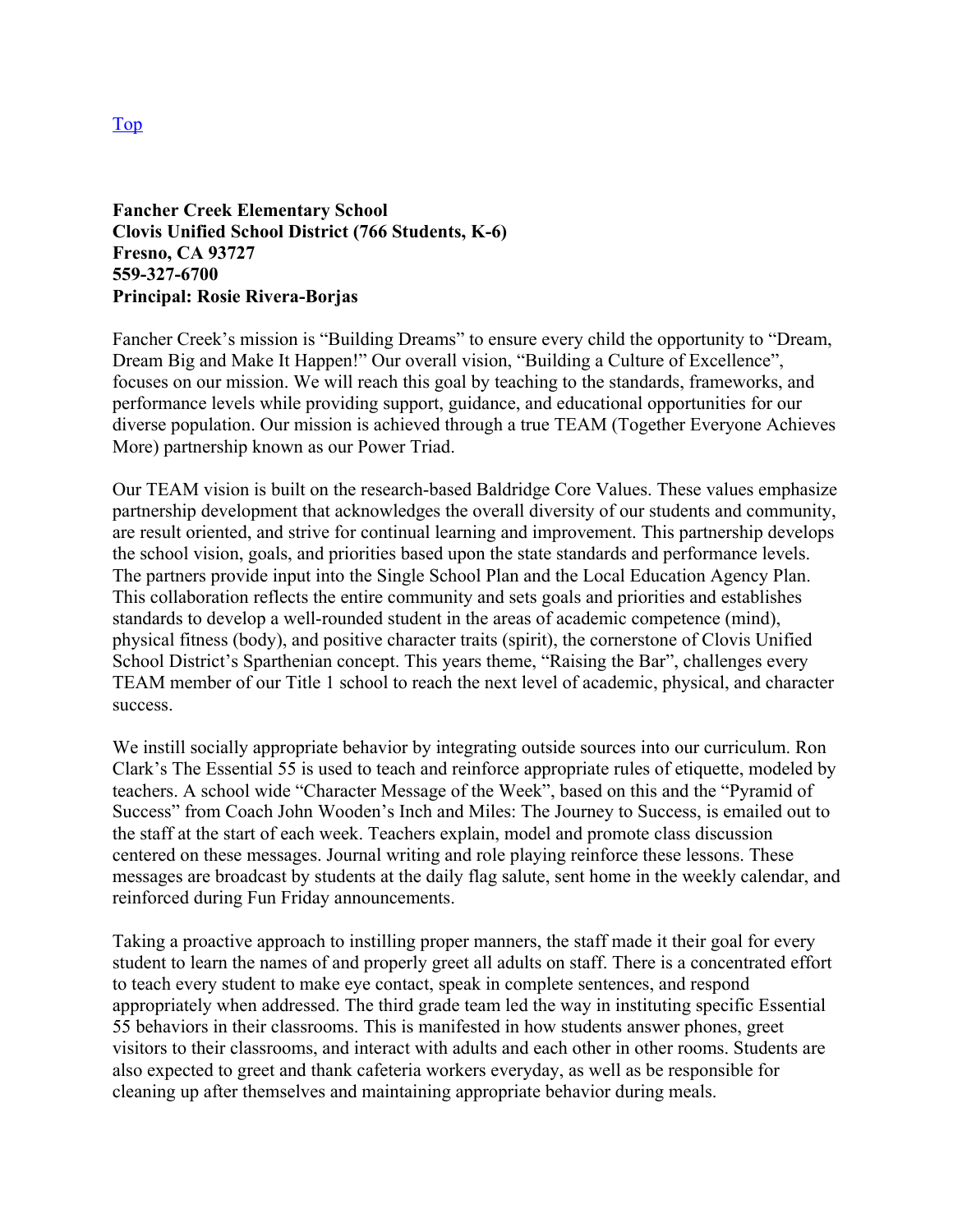The Principal meets bi-monthly with the Student Relations Council, a diverse group of upper grade students who also serve as peer mediators. They meet to discuss any racial or discrimination problems that may be occurring on campus. This group visits primary classrooms to present skits on bullying and teasing. They also initiate discussions on peer relations and appropriate interactions in the upper grade classes.

Community connections and family relationships are strengthened by events and activities such as: Father/Daughter Dance, Muffins with Mom, Donuts with Dad, and Grandparents Luncheon. These connections are reinforced by various outreach activities that are initiated as a result of the collaboration of our Power Triad: Cash for Covers, Hurricane Katrina Relief Fundraising, community food drives, and presentations by community members. Our PTC reaches out through events that invite community participation including: Flapjacks for Jackets, Carnival, and Santa Shop. We encourage community volunteers and most classrooms have them, including parents for whom English is not their primary language.

Top

#### **Francis J. White Learning Center Woodlake Union Elementary School District (531 Students, K-2) Woodlake, CA 93286 559-564-8021 Principal: J. Terrence Keller**

F.J. Learning Center is a Kindergarten through second grade school of approximately 531 students in the Woodlake Union School District. The administration and staff of F.J. White believe that the primary years of a students' education are a vital time in a child's life to develop a sound academic foundation with important citizenship values such as self-respect and self esteem. When a child begins to develop self-esteem in kindergarten through second grade, that child has a greater chance to be successful as they grow older and mature. The staff believes a vital component of that process is that individual success should be encouraged, recognized and celebrated.

In order to successfully implement the process of building self-esteem and recognizing student achievement, the staff has used a recognition program called the "Tiger Cub of the Week" where students may be recognized for good decision making and improvement in their classrooms. That program is also enhanced with Student of the Month awards. Beginning with the 2005-2006 school year an additional citizenship component was added to the second grade due to a partnership with the local Kiwanis Club. Each year the Kiwanis Club of Woodlake adopts the second grade in the form of support for classrooms and sponsorship participation on the school's annual celebration on Dr. Seuss' birthday.

Parents are encouraged to be involved in their child's education through service on various school committees, volunteering in the classroom and participation in activities such as "Second Cup of Coffee", "Raisin Readers", where students and their parents attend an evening reading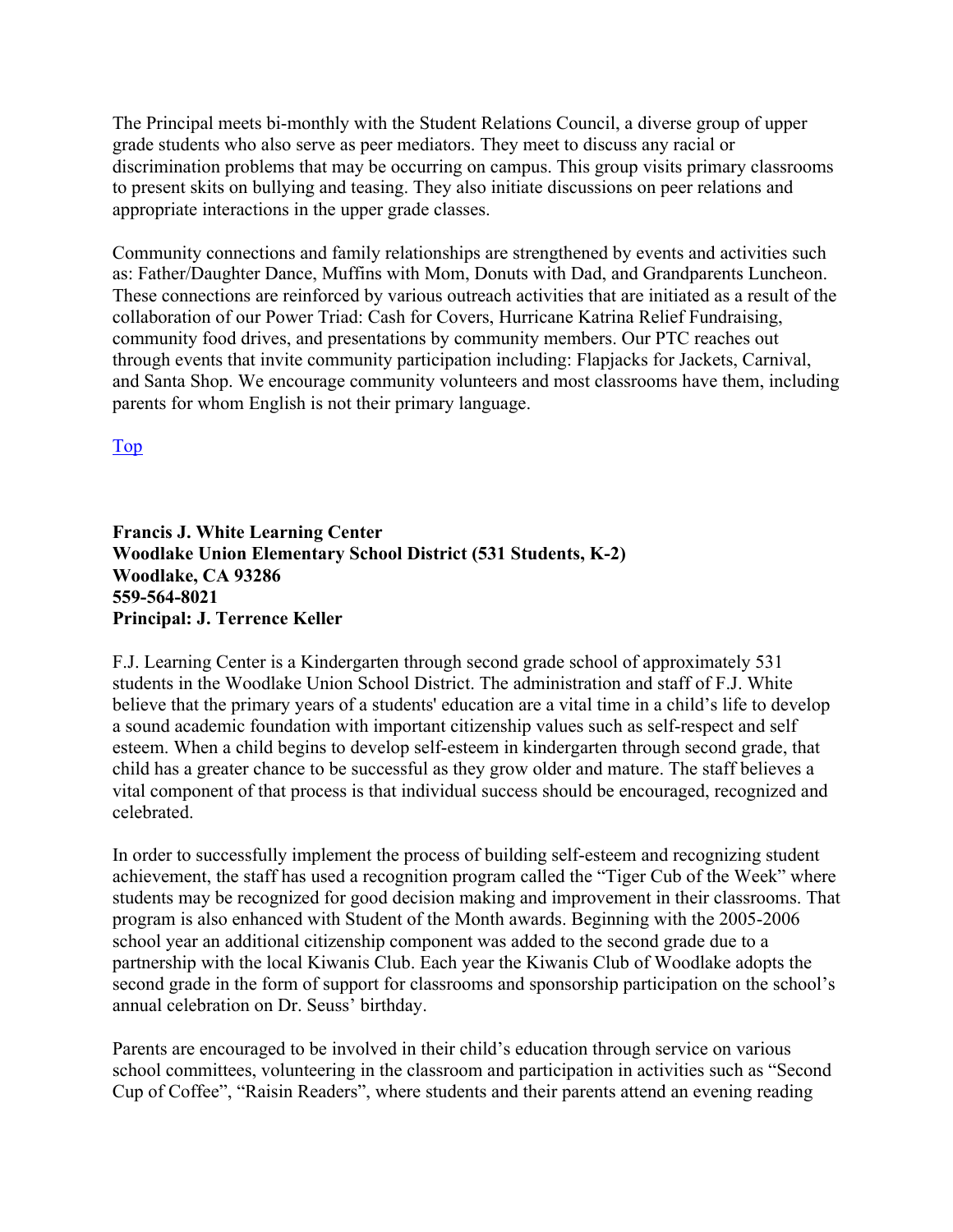night in the school library and receive information about the school's reading program, read with their children and are treated to raisins and Family Math Nights.

The pillars of Character Counts! are reinforced in the classroom through a variety of activities including daily recitation of the flag salute, mini lessons on the values promoted by Character Counts! and encouragement of positive behavior in the classroom and out on the playground by teachers and aides. The site principal also uses the pillars as part of discussions with students who may be referred to the office while he is visiting student break times.

The staff works tirelessly to promote a positive school climate. Students and parents arriving on campus are greeted with a cheery "GOOD MORNING" by the school's staff including the principal. The school office celebrates student success and demonstration of the Character Counts! pillars by posting pictures of all "Students of the Month" in the front office along with pictures of school events and copies of newspaper articles about the school and students who have appeared in the Visalia Times-Delta's "CHARACTER COUNTS!" feature. The facilitator of the school reading program contributes to the positive school climate by organizing events such as the " Eye Glass Club" for children who wear glasses, year end swim party for students who have demonstrated the pillar of Responsibility by completing their reading homework throughout the year, quarterly "Lunch with the Principal" for those students completing their reading homework for the month.

An example of the caring that is instilled in students came in the form of an idea submitted to the principal several years ago by a second grade student following the attacks on the World Trade buildings in New York. Students brought toys from home that were resold to students at the school. The money raised by that activity was presented to the American Red Cross for the funds of the victims and their families of that tragedy. The school has an ongoing partnership with the local Kiwanis Club with several staff members being a part of that organization.

The pillars of CHARACTER COUNTS! serve as important parts of that effort. A poster outside of the principal's office says, "Our School is a Great Place to Learn." Academics and positive traits like those in Character Counts! are stressed in a positive safe and nurturing environment.

James K. Polk Elementary School Central Unified School District (600 students, K-6) Fresno, Ca 93722 559-274-9780 Principal: Karen Garlick

In the summer of 2004, and before the school officially opened, our principal, Mrs. Garlick met with staff, the Parent-Faculty club, School Site Council and Community stakeholders to develop a mission statement that would embody the vision of this new school honed from the passion of people setting out together to develop the best school possible for our students. We researched the concept of a Professional Learning Community developed by Rick DuFour and let his work guide us in developing the mission statement. We were also influenced by the intense desire to create a school that would serve the needs of the students not only academically, but develop in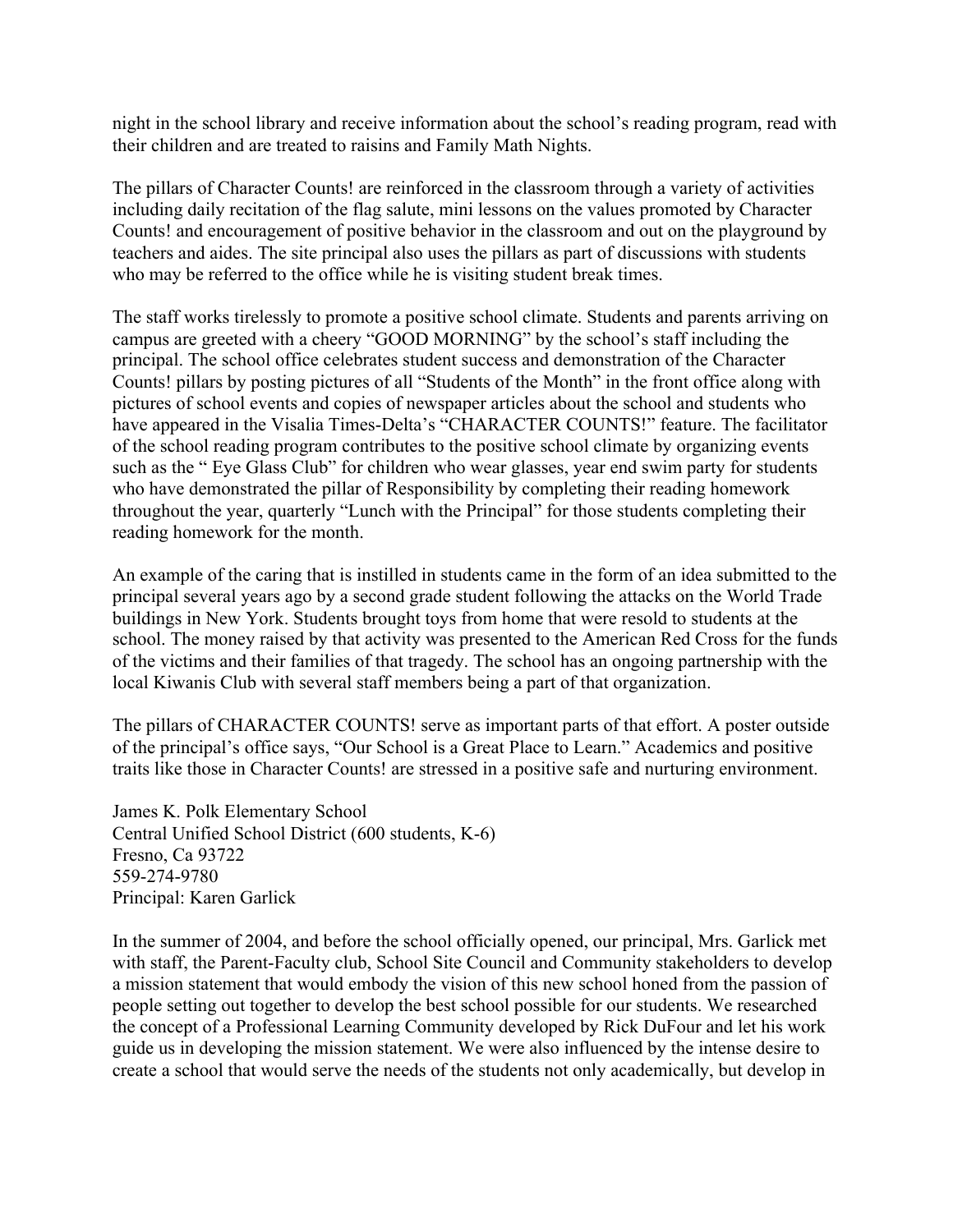our students, leadership skills, and a strong character and civic responsibility. Out of this rich discussion and research came a mission statement that we live on a daily basis:

The mission of James K. Polk Elementary School, in partnership with families and the community, is to develop a professional learning community with high standards and expectations for all, providing a comprehensive educational program which values and is responsive to the individual, collectively empowering students with skills that manifest life-long learning, and fosters civic responsibility.

In order to live our mission statement, Polk Elementary set out to establish a forward thinking relationship with our Special Education Department. We implemented full inclusion at our school and currently include SDC students in grades 1-6th in our regular education classes with support from the SDC staff.

Polk's core ethical values are clearly set forth at the start of the school year to students, staff, parents, and the school community. They are articulated at Back to School Night during the assembly for parents. School-wide discipline assemblies are held at the beginning of the school year at each grade level for students in order to review our positive discipline system. Our discipline system has been strongly influenced by the Fresno County Office of Education's Leadership Academy developed by Jim Coiner and the Dare to Dream program developed by John Minkler and others. Our students are taught to fail-forward when they make a mistake. Success is built upon failure, if we analyze and learn from our mistakes. Therefore, our discipline philosophy is not punitive, but instead an opportunity for our students to learn.

Polk's Character Value of the Month is published in our student agendas with activities to facilitate student understanding and reflective thinking about the monthly character trait and its importance in developing a good citizen. The Character Value of the Month is also published and articles appear on student activities in The Polk Pioneer Press which is published weekly for the Polk community. Our Polk Pioneers of the Month are celebrated for their good character, accomplishments, and effort during a monthly luncheon sponsored by our Parent-Faculty Club. Students are selected by their teacher and fellow classmates to be recognized.

The Character Value of the Month is also the subject each morning of the Polk Morning Announcements. Students from the sixth grade classes produce this broadcast which includes special events of the day, birthdays, the weather report, cafeteria menu, the Words of Wisdom given by the principal, followed by the flag salute.

Miss Schindler's first grade class reinforces character education with character plays performed each year on Respect, Citizenship, and Character Counts!. In addition her class holds an appreciation circle at the close of each day to recall and state what happened in their day and what they appreciated. In Second grade, Mrs. Bergmann's class writes their Book of Virtues, describing how students put the character traits into practice. In Mrs. Yates classroom, second graders display their good deeds on a "Character Tree" for all to see and learn.

Students in grades four through sixth participate in Polk Student Body to foster leadership skills and decision-making. Student Council meetings are held twice per month. Elections are held at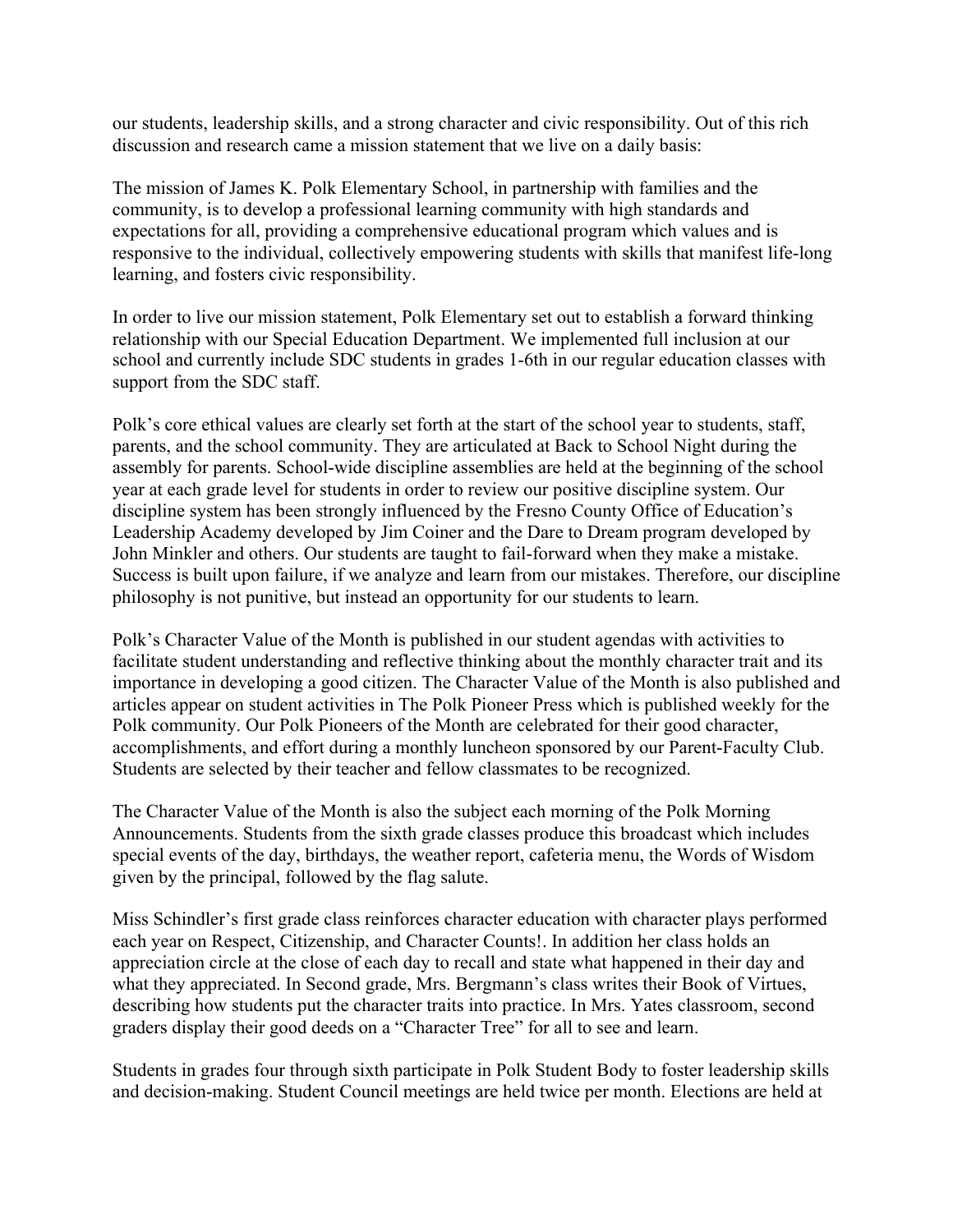the beginning of the year. Students go through a nomination process and campaign speeches are made before the election. Each class sends two representatives to student council.

Many opportunities exist at Polk for students to engage in moral actions. A prime example of this is a student leadership club, Dare to Dream, which is made up of twenty-five students from grades 4-6th who attend weekly meetings and participate in quarterly trainings at Scout Island hosted by the FCOE Dare to Dream trainers. Students learn the five stages of leadership. Under the motto, "You are what you practice." Students work on team-building, communication, and service learning. They learn the importance of respect, responsibility, and resourcefulness. Here the concept of failing-forward is explored in depth. Students in Dare to Dream adopt yearly service projects to better their school and community. This year in addition to an extensive recycling project, Polk Dare to Dreamers are on stand-by with the Fresno Police Department to clean up graffiti in our area. Plans have been made to assist the Fresno Rescue Mission and the Craycroft Center for abused children this year. Students will be touring the facility and bringing in donations of food, clothing, and toys in the spring. A major drive supports Polk students in earning the President's Volunteer Service award has been accomplished with Dare to Dream students making presentations in the classrooms to encourage students to participate. They are also honoring each student who donates fifty hours of service to their community with their photograph on a designated bulletin board.

Character education at Polk Elementary is embedded in the values and culture of the school. In living our mission statement, we strive daily to model professionalism, manners and morals. Our full inclusion model with an SDC program in grades 1-6 teaches our students tolerance and empathy for others. Respect, Responsibility and Resourcefulness, as well as the Five Stages of Leadership, and the concept of failing-forward are the foundation on which our school-wide philosophy of discipline is built.

**Jefferson Elementary School Sanger Unified School District (377 Students, K-5) Sanger, CA 93657 559-875-4591 Principal: Matt Navo** 

Jefferson Elementary has been a "Community of Caring" school since the 1996 school year. The program focuses on the five core values of Caring, Family, Respect, Trust and Responsibility and integrates these values throughout the core curriculum and along side school wide support programs.

There are several components to the Jefferson Community of Caring program that separates it from other similar programs and make it a valid character education program. The components are as follows: values across the curriculum, ongoing training and support for the staff, student forums, family and community involvement and service learning, all of which are driven by the coordinating committees action plan and site facilitators.

With the development of an action plan each year, the coordinating committee has been able to integrate character education through the school year. "Caught Caring" pencils and "Caught with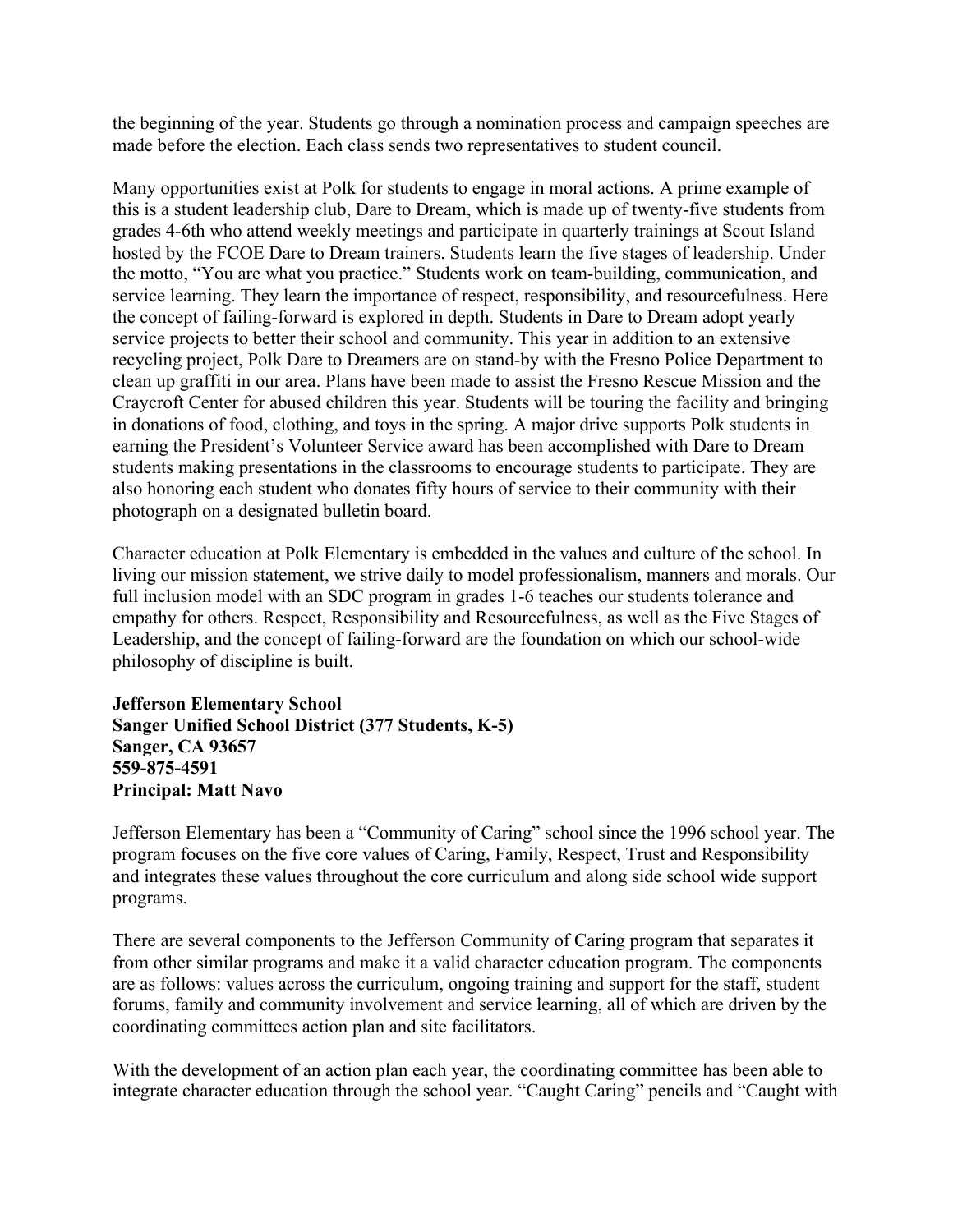Character" tickets are given to students who demonstrate positive character traits. Once a month we have a Monday morning flag pole announcement with the entire school. We recite the flag salute and students are reminded of the value we are focusing on and informed of any upcoming Community of Caring or fun work activities. Trimester award assemblies are a time where reading, math and Community of Caring awards are given recognizing outstanding character and achievements of our students. We have a peer mediation program, where students work with other students to solve problems and differences. These students carry a clipboard, wear special shirts and keep a log of all conflict resolutions that are resolved. These are some examples of how we support our Community of Caring values.

Jefferson focuses on each of the values for two months, we then rotate each value into our school year. As a school we also introduced the Essential 55, published by Ron Clark, Disney Teacher of the Year. Everyday, we introduce one of the Essential Rules to our student body. Throughout the day students could be asked by any staff member what the essential rule of the day is for the day. Our custodian, food service and support personnel all take an active role in making sure students are asked daily about which rule they learned that day. One of the expectations is that every teacher works with each Community of Caring value and Essential 55 rule to integrate it into their core instruction.

The staff at Jefferson uses several activities to promote positive social development, group cohesion, caring and respect for others. We have a "Golden Broom" program where classrooms take turns being responsible ensuring that our campus is kept clean. Classrooms and students take an active role in this responsibility, and they take their responsibility quite seriously. The Rotary Vocational Lunch Brunch Program brings a local Rotary member to our campus each week to speak with students during their lunchtime. The Rotarian shares information about their career, education and character traits necessary to become a productive adult.

For the past five years we have had our fifth and sixth grade students participate in a series of Etiquette Classes provided by Cynthia Merrill's School of Performing Arts. Cynthia Merrill teaches our students how to appropriately introduce themselves, how to behave in a job interview, the importance of manners, and how to interact appropriately with others in a dance situation.

Jefferson Elementary has become the heart of its community. Our staff and student body have many activities that connect our community needs with our school. Over the course of several years Jefferson students have sold Kid's Day Editions of the Fresno Bee to help raise money for Valley Children's Hospital. Every year our student body raises money and collects cans for the needy during Christmas Holiday. During the first year of implementation of our program, our students painted holiday decorations on the windows of a local grocery store. Our younger students passed out flowers to the store's customers. Every year our community benefits from the Jefferson Family Christmas Caroling, one of our many family night events.

Our students raised money for the Fresno Chaffee Zoo donating over \$900.00. Our students sold candies for the Hurricane Katrina Victims raising over \$3000.00 for the Red Cross. However the most impressive service-learning event came after the events of September 11th, our kids and staff conducted a five-day drive for the Red Cross. Students' brought in their change and bills;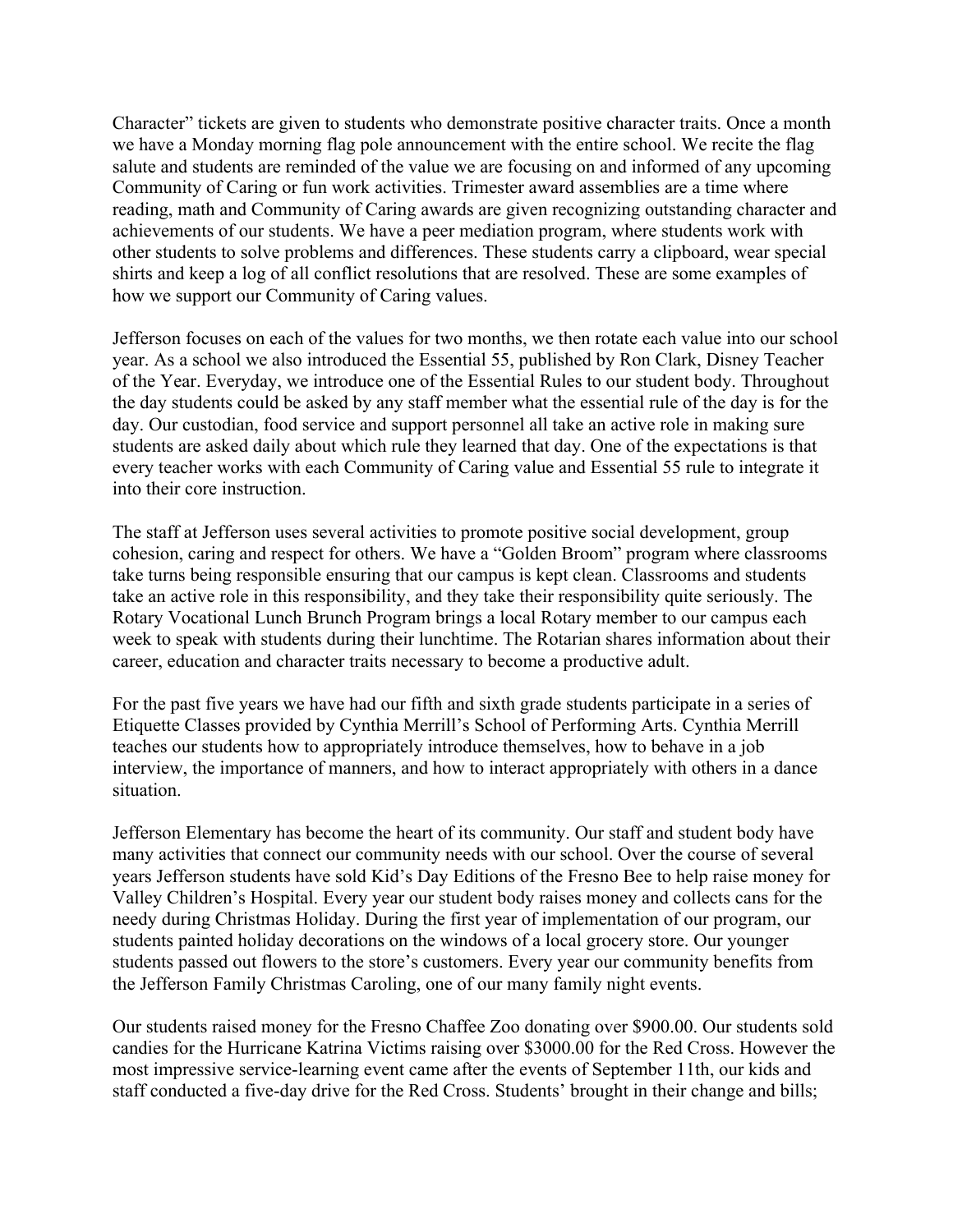often using what little money they had, to give to our cause. After one week, our students, families and staff raised over \$1443.05. This process was filled with small miracles and heartfelt examples of students giving what little they had to help others.

#### **John Wash Elementary School Sanger Unified School District (249 Students, K-6) Fresno, CA 93727 559-251-7543 Principal: Wesley Sever**

Many of the activities sponsored by Community of Caring at John Wash Elementary target the families of our students. We have conducted family nights such as Meet the Principal night at our local pizza parlor to celebrate family and friendship, our Halloween Carnival, our Grandparents' Day, Barn Dances, Movie Nights, Donuts with Dad, Muffins with Mom, a Family Talent Show Night with dinner, McFamily/McTeacher night at our local McDonald's, a staff, student, parent softball game and have celebrated Dr. Seuss's Birthday together. These events promote family, fun, and educational events such as our Drug Awareness Night where we had a detective speak to parents about drugs and the dangers of them. Children were also invited to attend with their parents.

We are fortunate to have an all school opening every morning on our blacktop. At these openings, the students are reminded of the character value of the month. We also come together at this time as a family when the principal asks, "Who's a Tiger?" and the students respond, "I'm a Tiger!" Monthly award assemblies are a time when reading and math awards are given. Each teacher gives a Student of the Month award where a student is recognized for embodying the value of the month in an outstanding fashion. Plaques are awarded to these children along with a pizza coupon, a Caught with Character pencil, a bracelet that has the five values printed on it, and a "Pass It On" t-shirt. This t-shirt has the five values printed on it along with a PIO printing on the back. We want each child to "pass on" these values to someone else in our John Wash family. Students are also given "180 Degree" awards. These are for students who have turned around completely in their behavior, or their schoolwork. These awards are extremely important. The principal also recognizes caring and responsible teachers or staff in handing out Life Saver candy for those who "saved his life" by helping him various responsibilities. These are given to staff members at our morning opening. This year we had Eugene Edgerson form the Harlem Globetrotters as an assembly speaker. He is one of the founders of the Globetrotters C.H.E.E.R. for Character program. C.H.E.E.R. is an acronym for Cooperation, Healthy mind and body, Effort, Enthusiasm, and Responsibility. He spoke on each of these values of character and gave examples of each. The entire school was mesmerized by his presentation.

Our Fourth, Fifth and Sixth grade students participate in a Peer Mediation program. Groups of four students roam the playground during recesses wearing yellow vests with value badges to try to solve any problems that students may have. In order to aid in solving problems, they often utilize the five core values with students. A "Brick Wall of Success" was implemented this year in the cafeteria. Any staff member who sees a student exemplify one of the values, writes the student's name on a "brick" and it is proudly displayed on the wall.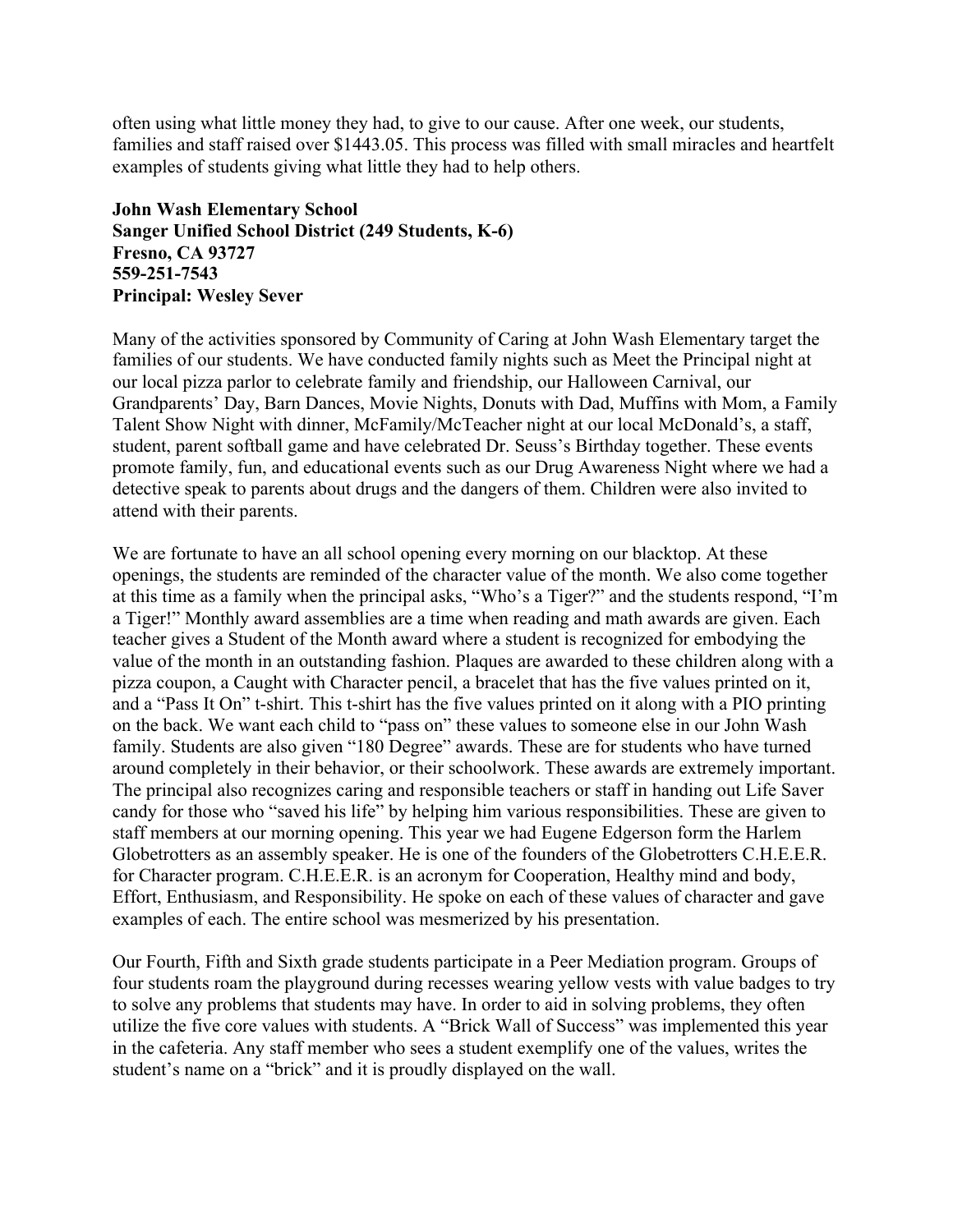Our entire school community utilizes various activities to promote each of the values. Our student council has a Campus Beautification Commissioner. This person will assign a classroom to clean up the campus every Friday after lunch. The entire classroom goes out and cleans the campus picking up trash and putting away equipment that has been left out. This gives all students awareness of their responsibility as part of the John Wash "family". The commissioner will then thank the classroom and make them aware of the good job the have done. The older students also buddy up with younger students to help them read.

For the past two years, our students have adopted a Make a Wish child and have exceeded their expected goals. Students have also sold hot cocoa and coffee in order to earn money for the Hurricane Katrina victims and also the tsunami victims. All of this done on their own accord. They are living the values. Our second grade class has taken towels and blankets to the SPCA for the animals. Our third grade class has taken blankets and sleeping bags to the Poverello House for the homeless during the winter season. The entire school decorated a Christmas tree with socks and mittens instead of ornaments to give to the Hannibal House in Sanger. Big Buddies and little Buddies paired together to sing Christmas carols to those elderly patients at the Armenian Home near our school. Letters were written by our fifth grade class to one of our school dads that were serving in Iraq in order to keep him informed of the activities at John Wash and to give him encouragement. He in turn sent us pictures of the letters that he hung on his wall in the barracks. When he was asked by one of his fellow soldiers, "Are those your children? He politely responded. "Yes, these are all my children." This exemplifies the meaning of family and community at John Wash.

We believe that John Wash and its entire family of students, parents, staff and community is truly a Community of Caring.

#### Top

**McKinley Elementary School Central Unified School District (800 Students, K-6) Fresno, CA 93722 559-276-5232 Principal: Eliseo Cuellar** 

A major component of McKinley's character education is our "Character of the Month" program. On a monthly basis, two students are selected to be honored at a pizza luncheon celebration. Students are selected by their teachers, as "Character of the Month" and the "Most Improved" student in that classroom. A letter is sent home to each parent inviting them to also attend. These elections are also used by teachers to reinforce our core values.

Staff development has also centered on promoting our school's core ethical values. In addition, each teacher is provided a lesson binder with various lesson plans that promote each of the virtues. The teachers are instructed to provide three lessons per month on each of the virtues.

Our positive discipline program is used to foster our core values and promote character education. The school's focus is on making a change in a student's behavior not merely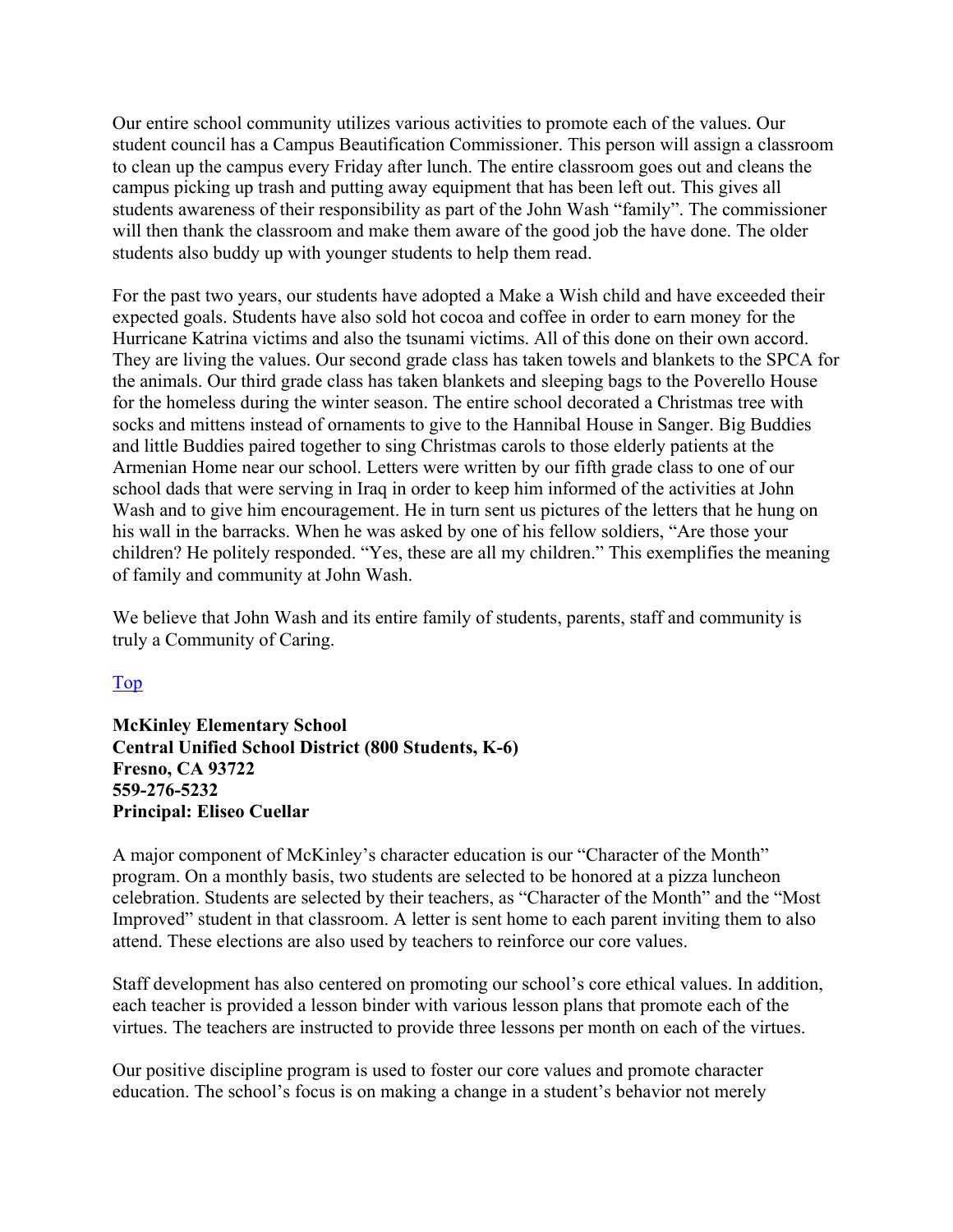providing a punitive measure. Student-Staff behavioral discussion often revolves around the core values and how the misbehaving student could fail forward. Failing forward is based on the idea that all people make mistakes. When a mistake is made students are taught to analyze why the mistake was made and how it could be prevented in the future.

The McKinley Personal Responsibility Program provides for a reward at the end of each trimester in recognition of those students who have demonstrated appropriate personal responsibility.

All students will have a checklist outlining specific responsibilities, such as positive classroom behavior, playground behavior, homework, etc, which will be the kept on file by their teacher to record any infractions throughout the trimester. At the start of each of the three trimesters, every student will have the potential to earn 2 points per day credit. Any student that accumulates 85 points or more per trimester will qualify for the award. Any office referral results in no points earned that day.

The staff at McKinley Elementary feels that students who have well-rounded educational experience are more likely to be the students who are successful later in life. To encourage students to strive to meet this goal, we are continuing our Block "M" program. The objective of this program is to award students who achieve academically, participate in service programs, compete in athletics, and participate in extra-curricular activities.

The McKinley Block "M" will not just be "given out". It must be earned. It is our hope that all eligible students will give their best effort towards receiving this award. This is one way we can recognize extra effort and participation by our McKinley Tiger Students.

In October, 2005, McKinley students began a "Kash for Katrina" fundraiser to help the victims of the devastating hurricane in Louisiana and Mississippi. Our leadership student's, bucket in hand, approached parents as they dropped off their students in the morning asking for donations. Our parents and students generously donated over \$450 to this worthy cause.

In March 2006, students participated in the Jump Rope for Heart fundraiser benefiting the American Heart Association. This activity not only raises money for the American Heart Association, but promotes a healthy life style for our students. Every student who is physically able to participate in the school jumped rope and solicited pledge money based on their participation.

A "Character of the Month" student and a "Most Improved" student are selected from each classroom at the end of the month's highlighted virtue. A formal award letter from the school is mailed to the home of the student inviting his or her parents to attend a luncheon in their honor. At the ceremony the student receives an award certificate, and a handshake from the administration. A photograph of the student is also displayed in the office.

One of our third grade teachers, Mrs. Melkonian, involves her class each year in a community service project. This year her class has been raising funds for the Alissa Ann Ruch Burn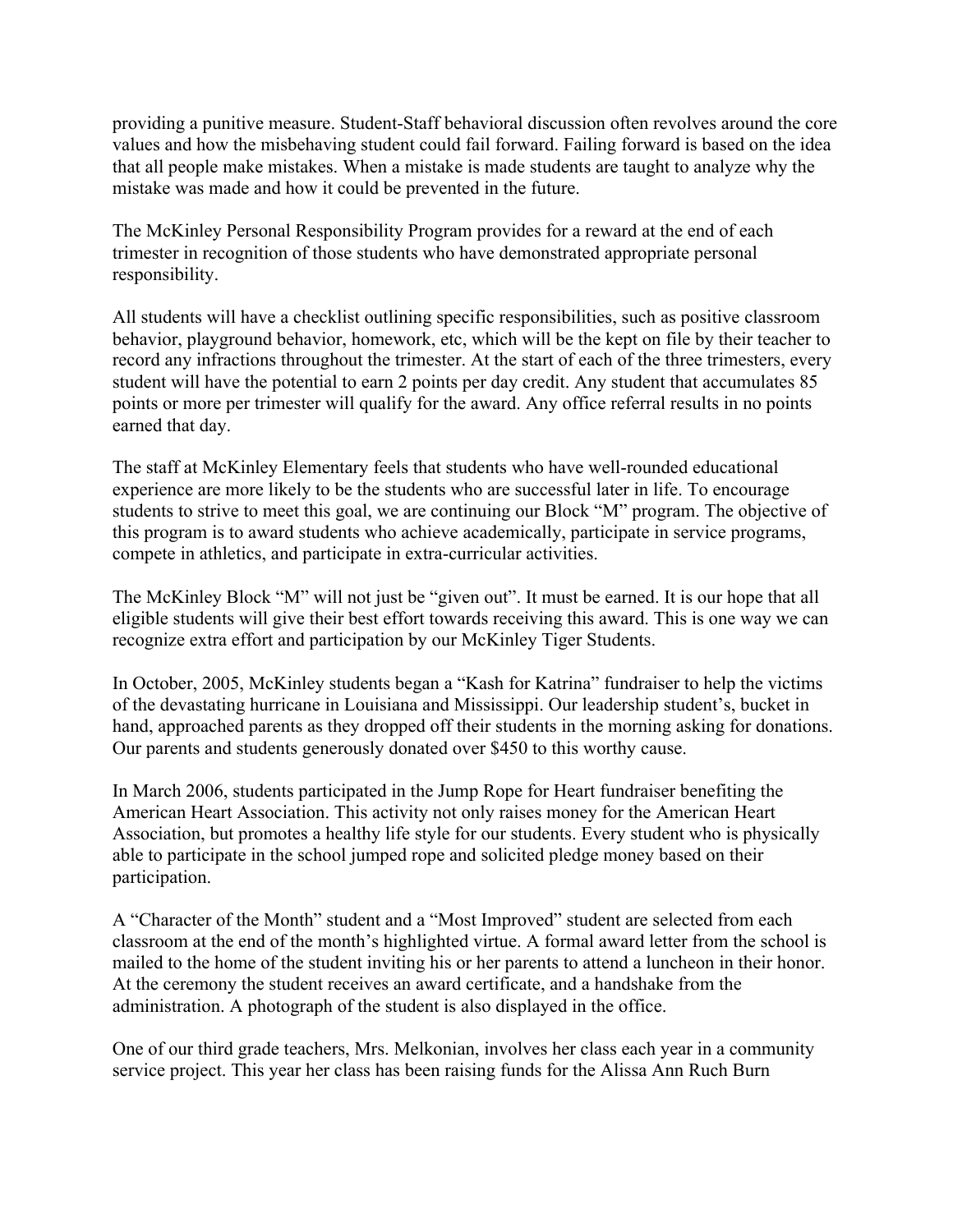Foundation. Their goal is to sponsor four children at a week-long burn camp for burn survivors, aptly called "Champ Camp".

The students of McKinley have been involved in the Jump Rope for Heart community fundraiser and the Holiday Joy donation drive benefiting families in Central Unified School District. Student Council sponsors the Kid's Day newspaper drive annually to assist Children's Hospital of Central California. Students have been "touched" by their ability to make a difference in their community.

McKinley teams with our middle school, El Capitan, to provide cross age tutors for McKinley's students. These seventh and eight graders, which include many McKinley alumni, are assigned to McKinley students and provide much needed reinforcement to our at-risk students.

We make every effort to enable our students to contribute to the community through servicelearning activities. We believe students are living our school mission statement in practicing selfreliance, responsibility and respectfulness, while striving for high academic achievement.

Top

#### **Monte Vista Elementary School Porterville Unified School District (537 Students, K – 6) Porterville, Ca 93257 559-782-7350 Principal: Kim Silva**

Each morning, swaying with the morning music, the student body president, vice president and our principal, Mrs. Woodley, greet the entire school with a smile over the television intercom announcements. After reciting the Pledge of Allegiance, the students are reminded to have good character and the pillar of the month is stated. Special quotes or mottos are stated each day to challenge the students and to further enhance their need to have good character. Children who have been awarded with a "Caught Being Good" are announced every Tuesday. The first Friday of each month, teachers choose a child to represent the pillar of the month for their classroom. These students are "Grizzly of the Month". They are rewarded with a beautiful certificate with their picture and their teacher's quote about their character. They are also rewarded with a "Grizzly of the Month" badge and are the proud line leaders for the classroom for that entire month. Each week, a student is recognized for displaying a specific pillar of character. They receive a Character Counts! T-shirt, certificate and pencil.

Character Counts! Day is every Tuesday. Children are encouraged to wear their Character Counts! T-shirt. Students are reminded that good character is something they should present each and every day. A person of good character is trustworthy, respectful, caring, responsible, fair and shows good citizenship.

The staff integrates the monthly pillar whenever they find it necessary such as daily lessons, duty on the playground or activities outside, during field trips, or in the cafeteria. Teachers from each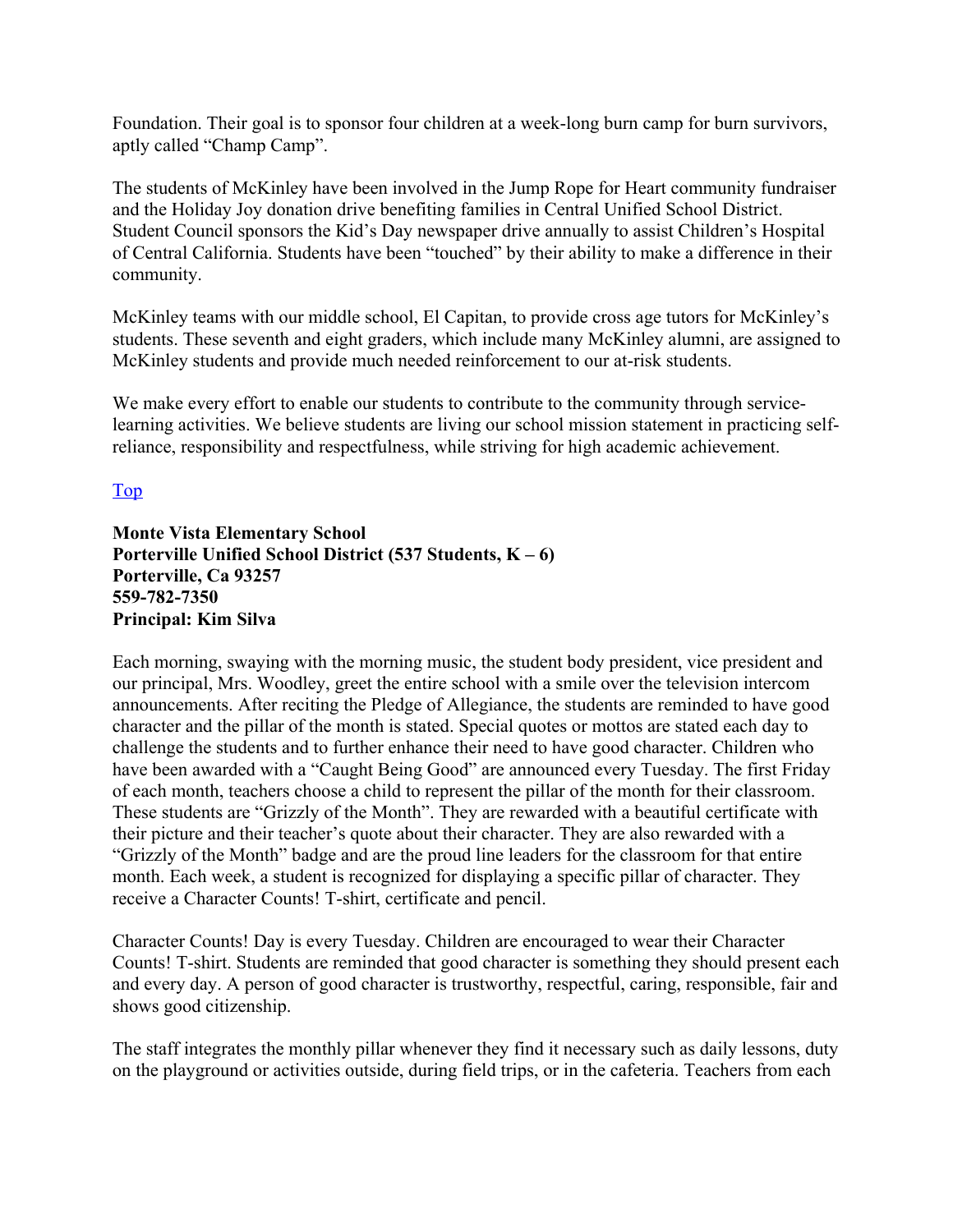classroom select a different child that portrays the Character Counts! pillar of the month. This student is rewarded with the distinguished "Grizzly of the Month."

The "Grizzly of the Month" is also the line leader for the class the entire month. This student knows their job is important as they are to set a good example for others. The "Grizzly of the Month" is a person of character that shows others respect and is always on their best behavior. These students have the distinguished honor of having their name and teacher's quote read aloud over the morning announcements by our principal, Mrs. Woodley.

The students of Monte Vista help donate food to the needy during Thanksgiving and Christmas by collecting and gathering food and then arranging it in beautiful food baskets. Student council also donates scholarships for students with needs. They have donated wrapped gifts to the women and children of the Porterville Women's Shelter. Our school participates yearly in the Porterville Celebrates Reading. Our choir and orchestra students participate in performances around Porterville.

Student council supports school wide student activities to promote health and wellness such as dress up days, Red Ribbon week and Great American Smokeout. Lunch time activities such as basketball games, sponge races, tug of war, and other games, are guided by the students from the student council. Money raised by the student council is accounted for during monthly meetings and must be approved for activities by majority vote.

Collaborative groups are seen working together in all of our grade levels. The majority of our teachers participate in teaching an after school "at-risk" program for their students and several other teachers participate in the after school "Yes" Program which assists the children with their homework. In fourth through sixth grade, you will see students working together to get the science fair projects together. In second grade, you will see students changing classes for leveling or participating in singing and plays for an up coming presentation before the school. In fourth grade, you will see the students working together to build the perfect replica of a California Mission. In third grade, a dragon full of children roaming the hallways and classrooms, spreading good luck for a Chinese New Year. Third grade also sponsors a parent/ student start party. Children learn astronomy using an inflatable planetarium and then during the night, parents and children come to school to enjoy star and planet activities, hot cocoa and cookies. Students and parents are then able to view the planets through large telescopes provided by Porterville College Smart Lab. Fifth grade students traveling to Yosemite for a weekend of hiking, camping, and learning about nature. Kindergarten children will be seen doing the Mother Goose Olympics. We believe it is important that the students learn to work as a part of a group that values each others' opinions.

Our student council is also involved in peer mediation. Peer mediation is a program that the student council offers all students on campus if the student feels that they have a problem with another student on campus. Students encourage each other to have a good character and to peacefully solve their problem through conflict resolution. Peer mediation is supported by all students, parents, and staff.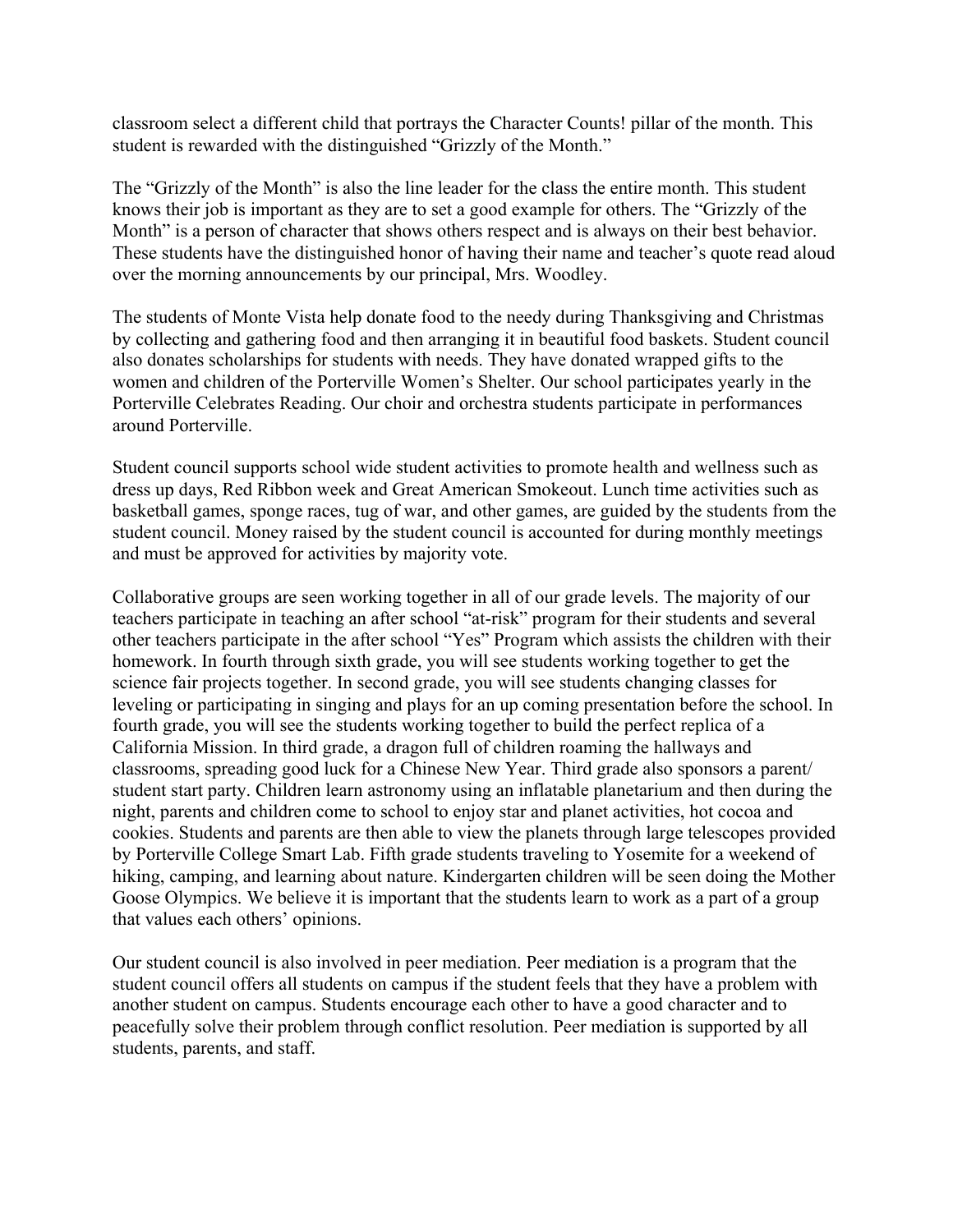Over the past five years, Monte Vista has implemented the Character Counts! program. With the endless enthusiasm of our staff, we continue to grow and embrace the core ethical values of each person on this campus. The Character Counts! program continues to be embedded in the culture of Monte Vista Elementary School. Everywhere students look, they are reminded that their character really does count.

The Character Counts! program has effected how and what the teacher teaches, how teachers present themselves and treat others, how we deal with and approach new problems, and also what we have come to expect from the students, parents and ourselves.

Top

**Oak Grove Elementary School Burton School District (600 Students, K-4) Porterville, Ca 93257 559-784-0310 Principal: Mick Bishop** 

Oak Grove Elementary School is a modified traditional site with approximately 600 students. The school is located on the west side of Porterville in rural Tulare County, in the heart of the San Joaquin Valley. Oak Grove serves students in preschool through fourth grade, and is one of six schools comprising the Burton School District. Most students are within walking distance of the school.

Oak Grove Elementary School staff and administrators sought a means to create a climate inside and outside the classroom setting that would support good citizenship and responsible behavior in elementary age students. We discovered that the Character Counts! program provides structure that assists our students in developing character traits that relate directly to themselves and others. The program focuses on promoting the six pillars of Character Counts!

Through the program our staff and students have come together to develop a more peaceful, safe, and comfortable school environment. As the program of Character Counts! has grown at our site, there has been an observable increase in student acceptance and respect for others. Teachers and parents have observed students sharing their talents, abilities and personal interest, which has led to an increase of positive behaviors at Oak Grove. Our character education program is used to communicate expectations between staff and students as well as student to student.

PTA continues to fund and advocate character education every year as well as to assist in expanding the program with the support of parents and teachers. In 2002 we commissioned a local artist and parent to design and build a Character Counts! monument. The monument is a hexagonal-shaped tower that depicts all six traits of Character Counts! students and parents painted ceramic tiles that symbolize each trait. The colorful monument is placed near our cafeteria. Purple benches were installed surrounding the monument so that teachers can bring their classes to teach the traits and reflect on the pillars. In our cafeteria, enthusiastic staff has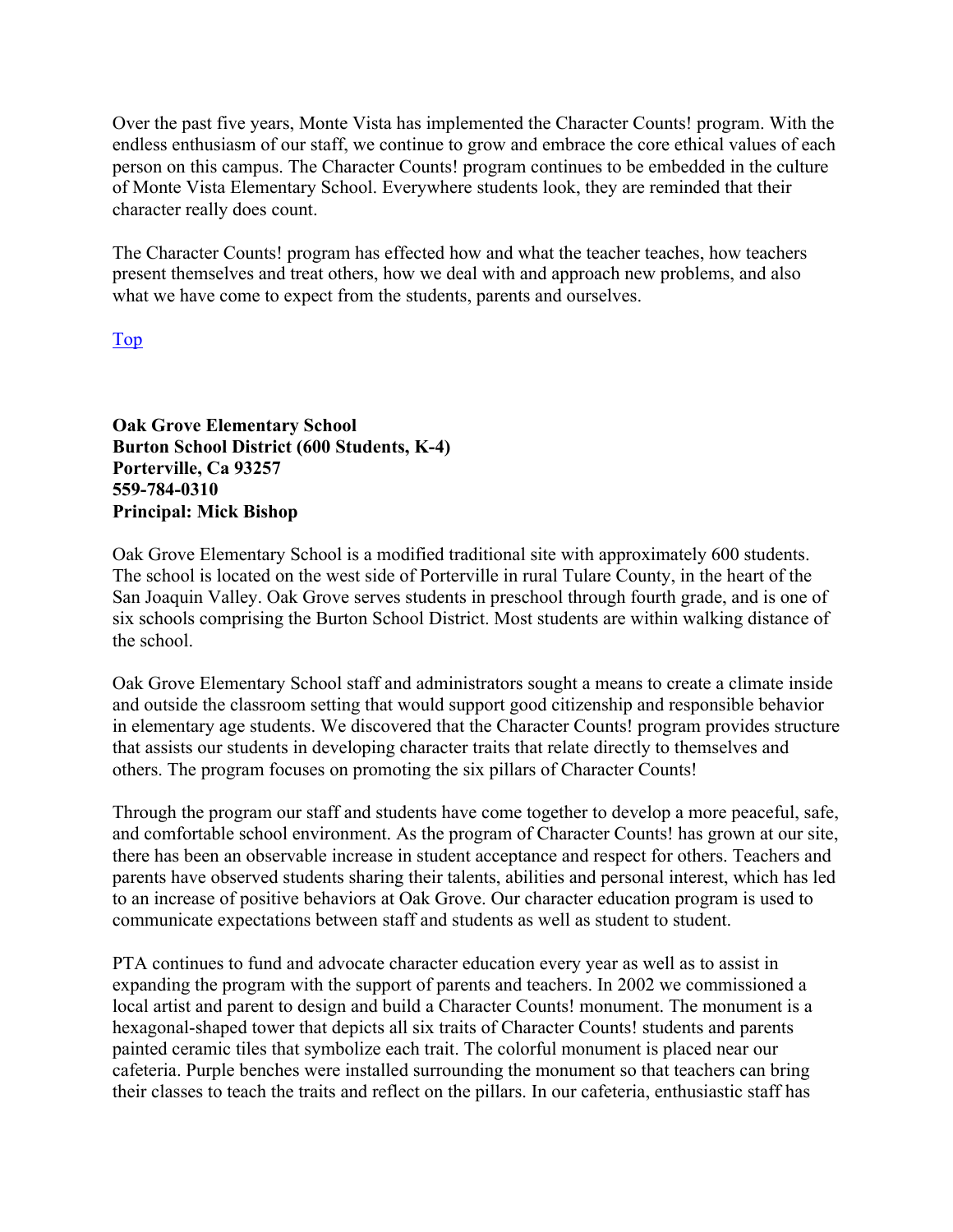created captivating bulletin boards to reinforce each pillar. A school marquee broadcasts the trait of the month. Disciplinary measures also reflect that these traits are valued and provide the cornerstone of high expectations that administrators and staff support in the classroom, cafeteria and on the playground.

Teachers consistently encourage students to follow the six pillars of character during daily lessons and through gentle reminders and by modeling these character traits in all of their actions in the classroom, cafeteria and on the playground. Both are designed to meet individual and group needs. Teachers have been provided with a variety of techniques and strategies through staff development that meets the diverse needs of all students.

The students at Oak Grove School are active participants in the beautification of the campus. The California Conservation Core engineered and helped build the Oak Grove/ Cesar Chavez Garden. Our garden is a wonderful resource for our staff and students to work together and appreciate a meaningful, real outdoor classroom. Students willingly pick up trash during their recesses and encourage each other to keep the site free of litter. Since the character education program has become part of the campus philosophy, students have taken more pride in their school and there has been a decrease in graffiti and littering. The Student Council supports and monitors Wednesday Spirit Days. In participation with our PTA, Student Council promotes service-learning projects such as the Porterville Recycling Project, Christmas Canned Food Drive, Coats for the Needy, and Change for Jerrod Penic (a student with cystic fibrosis who needed a lung transplant). In the spring student council sponsors a walk-a-thon for community projects including a new Porterville Cancer Treatment Center. Also this fall student council raised money for Hurricane Katrina victims. Through these responsibilities students are provided opportunities to be role models and leaders, which encourages a sense of civic pride as well as preparation for leadership in middle school and throughout life. Students also bring in "Boxtops for Education" in order to create funds for field trips, assemblies, and Character Counts! curriculum. All of these activities create experiences for our students to exhibit their active school and community responsibility as well as respect for others.

Character education is the responsibility of all people and organizations dedicated to the betterment of their society--families, schools, churches, and the entire community. Children need to develop a set of values that they can build on and call on throughout their lives to guide their behavior and attitude. Our goal at Oak Grove is to continue working hand in hand with the community in developing morally conscious students.

#### Top

**River Bluff Elementary School Central Unified School District (764 students, K-6) Fresno, Ca 93722 559-276-6001 Principal: Brett Wolfe** 

We include representation from all facets of the school community in the site decision-making process of creating and promoting River Bluff's vision of providing a comprehensive, quality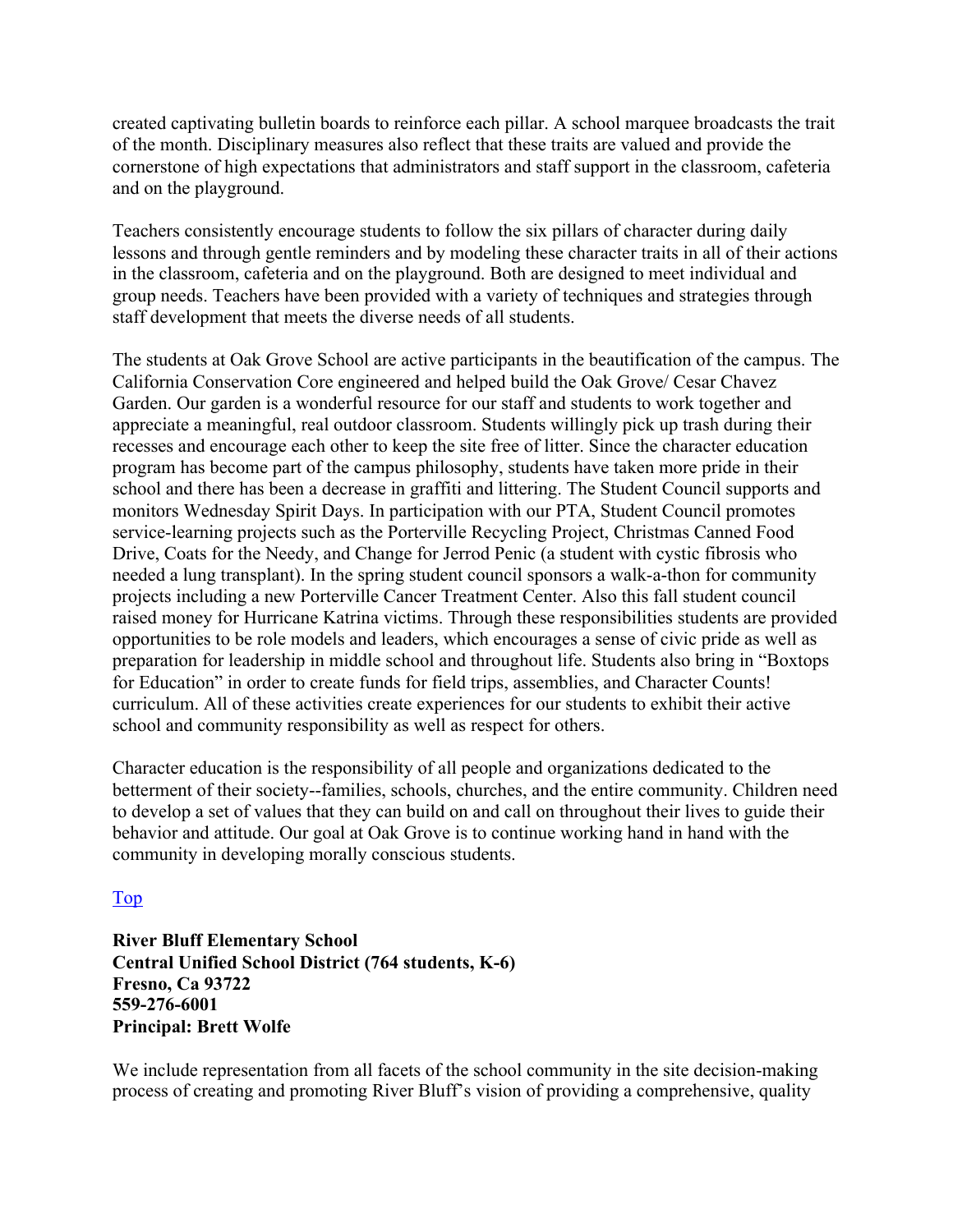education through exemplary curricular programs, co-curricular services, and activities that foster lifelong learning.

Our core ethical values are the foundation for character development. As an official member of the Character Counts! coalition our school culture embodies the six pillars of character (trustworthiness, respect, responsibility, fairness, caring, citizenship). A committee of stakeholders including administration, teachers, classified staff members, parents, students, and community members brainstormed, drafted, revised, and implemented our mission statement and core values.

Administration and staff collaborating on the Principal Advisory Committee (PAC) make decisions related to activities, assemblies, field trips, student incentive programs, and discipline policies fostering an intentional, proactive, and comprehensive approach to learning.

It was determined that our initial discipline system based on Personal Responsibility (PR) points was not as effective as we had hoped. Following analysis and research, PAC created a positive reward system (first-sixth) using RB tickets. Rather than taking away an unearned privilege when students' behavior is less than desirable, our current system provides positive reinforcement to students that are making good choices. Two RB tickets may be earned each day.

Character education is promoted on campus throughout the entire day. Our morning announcements conducted by our Associate Student Body president support our values and provide specific examples of behaviors that are aligned with our values. Students are reminded that "Falcons walk in the hallways, pick up trash, use equipment appropriately, etc." Teachers not only teach character traits, they model them on a daily basis. Opportunities for discussion of character occur regularly. For example, when first graders read Junie B. Jones they discuss respect and emphasize the importance of choosing their words wisely.

Our athletic program emphasizes Pursuing Victory With Honor. Students and parents are informed of our high expectations and sign an Athletic Code of Conduct Agreement. Our Girl's basketball team runs their laps together each day demonstration the responsibility they have to each other.

We believe developing character is the responsibility of the entire River Bluff community. The River Bluff community embraces the challenge of creating opportunities for moral action. We continuously strive to connect students to our school. With over twenty clubs/ activities available to students, we work to ensure everyone is connected to school.

The newest addition to our campus, Etiquette Club, builds chivalry and respect with our fifth and sixth grade students. The development and implementation of our student council is on example of how students get involved in collaborative projects and hands-on learning. Each semester students are elected to govern the student body. During their monthly meetings they discuss how they can work together to provide students with the best experience possible. Students participate in an annual Holiday Joy canned food drive. In response to Hurricane Katrina, they developed a fundraiser, Hurricane Helpers, and collected and donated over \$1,200 to the American Red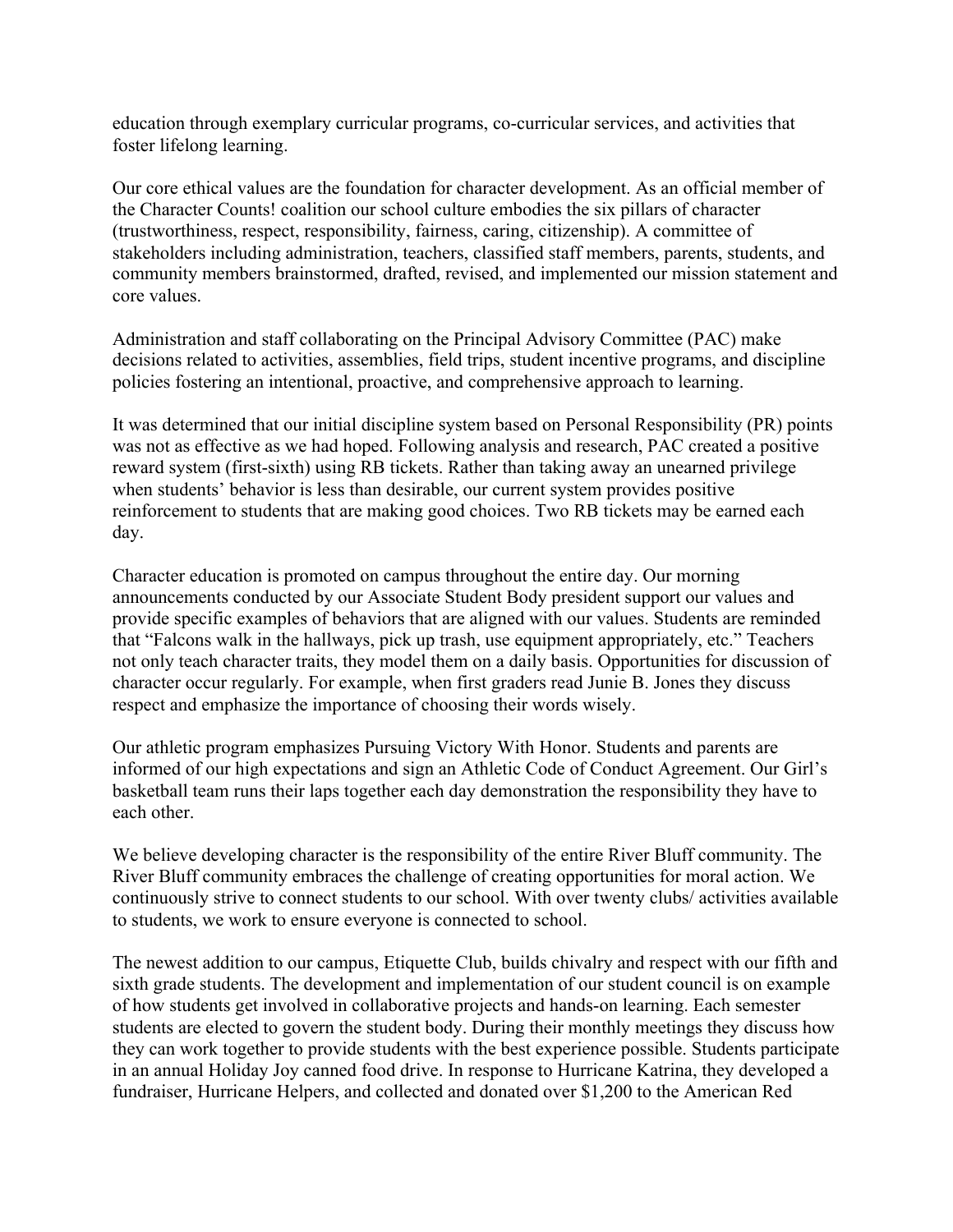Cross. Additionally, we have a community service club whose sole purpose is service learning both on our campus and in the Fresno/ Clovis community. Service on campus includes landscape beautification and recycling. Students and their families donate one Saturday each month to serve in the larger community including the United Way Day of Caring, Poverello House, and the American Cancer Society's Relay For Life. At this year's Relay For Life we will have two teams combined of students, parents, and staff members illustrating our commitment as role models. Additional school-wide events that provide opportunities for students to contribute in meaningful ways include Denim Days, Pennies for Patients, and Coats for Kids.

Systems are created to provide opportunities for students to work through their problems together. For example, in Mrs. Mahoney's class she utilizes a peace path in the back of the room guiding students through a simulated mediation. Students are actively engaged in solving their problems while attending to not only the content of the incident, but the feelings involved. Mrs. Campos' class has a journal that provides an outlet for students to describe their concerns that are then addressed as needed. A large ball cart filled with playground equipment (displaying character traits and definitions) was purchased to create a safe playground environment. Ample equipment decreases the opportunity for altercations.

The River Bluff Community works diligently to promote our vision of providing a comprehensive, quality education through exemplary curricular programs, co-curricular services and activities that foster life-long learning.

#### Top

**Roosevelt Elementary School Central unified School District (565 students, K-6) Fresno, Ca 93722 559-276-5257 Principal: Danny Teevens** 

"Make it a great day... or not. The choice is yours", is read proudly each morning on the announcements by a student in grade 3-6. This is the Roosevelt Roadrunner's daily bread shared by students for others in order to sustain compassion, trust, and acceptance on our campus. After each announcement student readers receive a Roosevelt pencil which states the school motto "Our Best 'til the Very End!" and highlights some of our student character opportunities.

Daily, our county autistic class, Circle Program, and our special education classes have students mainstreamed into regular education classes. These students, with special needs, are accepted with open arms, like a family member.

Twice, annually, we have an awards ceremony which includes the recognition of student involvement, service leadership, and self-discipline. Our students have the opportunity to earn dog tags for reading and comprehension, essential standards mastery, monthly writing based character traits, excellent attendance, Healthy Kids, Science Fair, History Day, band, sports, and volunteerism. Our volunteer service leadership award, Peer Assistance Leader (PAL) dog tag, is earned when students have decided a minimum of 50 hours in service for others on site or in the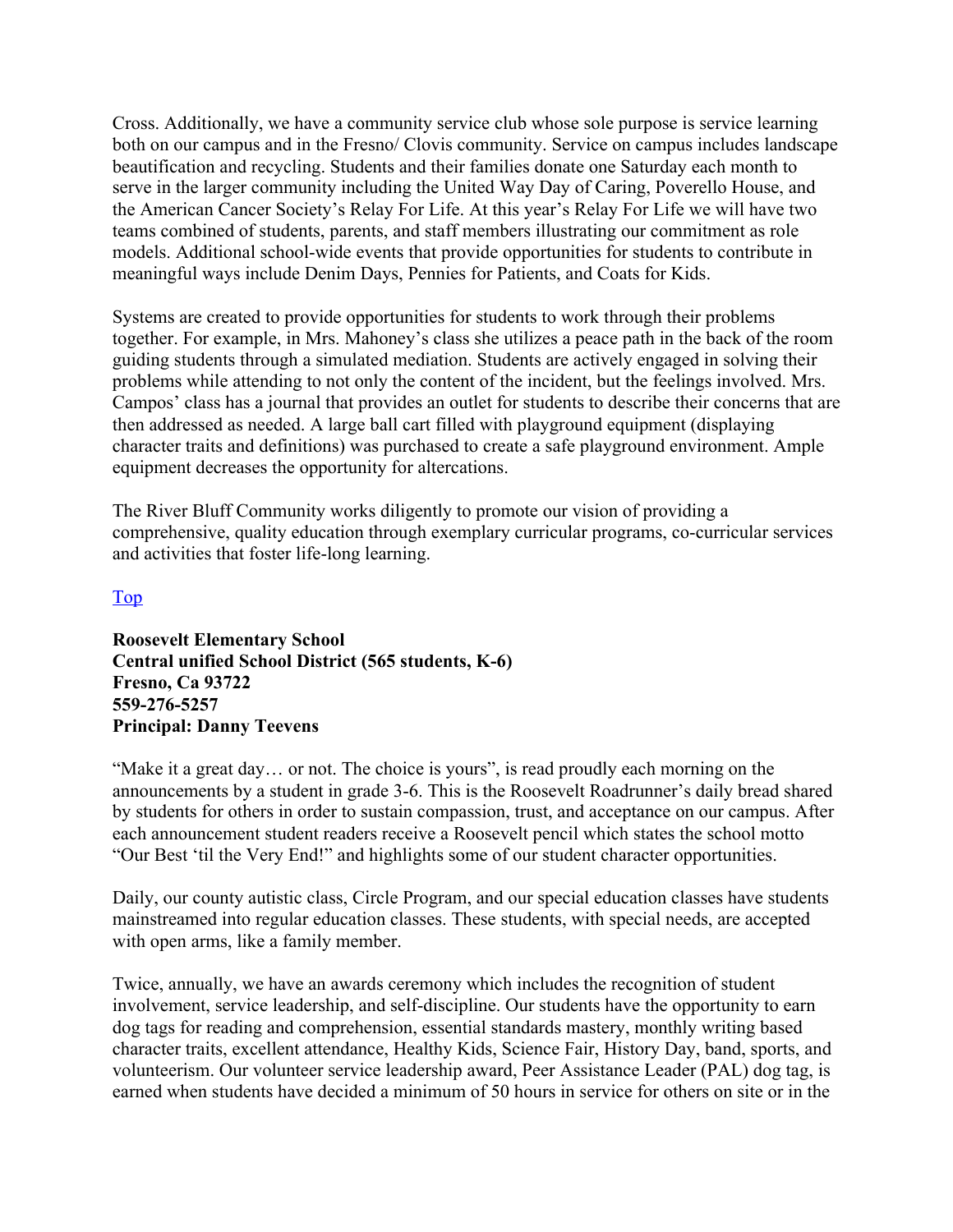community. Several students have earned this award for giving of their time in our library, sorting and cleaning books, assisting our cafeteria personnel with clean-up after lunch, or other service above and beyond expectation.

Student self-discipline during school is reflected when they earn the Radical Responsible Roadrunner (RRR) Award.

Each year all students in each grade level are involved in a Community Service project. Roosevelt's grade level teams dedicate student and staff efforts to promote and contribute to various diverse groups within the community. The goal is to act upon good intentions in order to help those who are less fortunate.

Our Student Council, also, arranges a school wide community service project each year. This year our student leaders have promoted two efforts. One of the efforts is a classroom competition in collecting 'pull-tabs' for a Ronald McDonald House in support of families who are in need of a residence while their child is in a local hospital. Also, they have raised \$2,463 for the victims of Hurricane Katrina.

Our first annual 6th Grade Leadership Academy took place this year following Christmas break. Each student and teacher in the 6th grade participated in a day-long leadership training at Scout Island, supported and conducted by our Fresno County Office of Education. Activities, discussion, and presentation, by Mr. Jim Coiner, outlines leadership skills which are intended to be learned, practiced, and modeled by our elder students.

For the past six years our After School Program in association with the County Office of Education has involved students in the Dare to Dream 'civic responsibility' leadership training. These students are being trained by our After School coordinator in order to promote good citizenship within each child.

From the hearts of staff, students, families, and our community compassion for others is modeled relentlessly. As mentioned, a great number of efforts are made to infuse character education into the fabric our student body with the help of many great people and programs. But, what is not stated is the immeasurable, daily, interaction and care provided by our staff and students for every person who encounters Roosevelt Elementary School. We believe the culture of this place is special indeed.

#### Top

**Sanger Academy Charter School Sanger Unified School District (510 students, K-8) Sanger, Ca 93657 559-875-5562 Principal: Ken Garcia** 

Sanger Academy Charter School has implemented character education values through the Joseph P. Kennedy Jr. Foundation's "Community of Caring".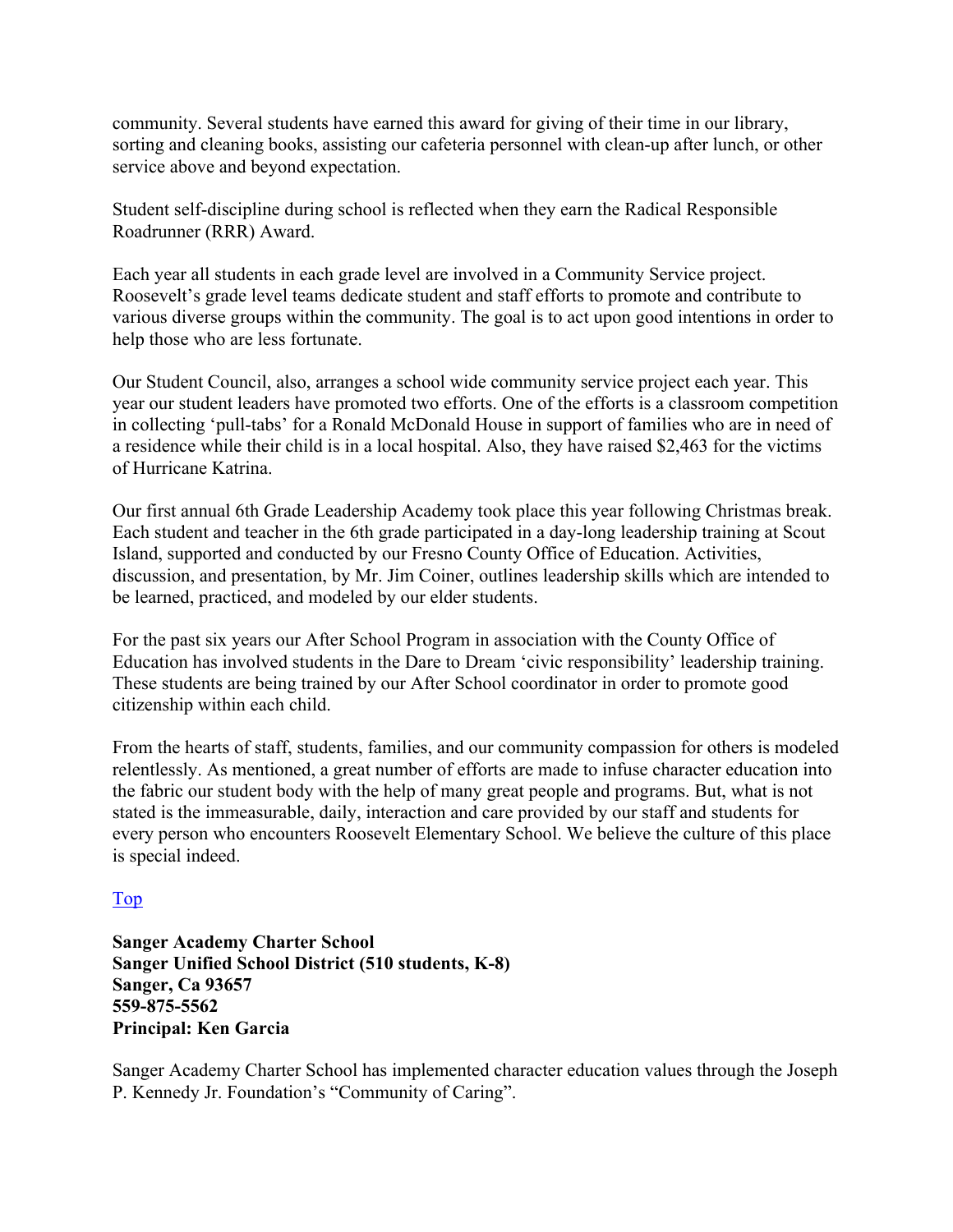In order to ensure that expectations for behavior at Sanger Academy is well-known by all students and community members, a parent/ student compact is signed prior to enrollment of each student. This compact notes that parents/ caregivers pledge to support the school's policies and high standards, while students pledge to have a positive attitude towards self, others, school and learning.

Students volunteer to keep grounds neat and clean, the on-site custodian encourages students by handing out rewards, and students are taught to respect all public and private areas. The school has visual reminders of values as each corridor and walkway has a value permanently displayed. You might find yourself walking on Responsibility Road, Respect Route, Trust Turnpike, or Family Freeway on your way to class. These continual reminders assist students in maintaining both the school environment and the core character values, along with the many other support programs offered on site.

Peer mediators serve our school on recess and lunch to help resolve student conflicts. Each mediator has been trained in conflict resolution that provides students with problem solving strategies as well as leadership and social skills that last into adulthood. Sanger Academy provides instruction to students through the nationally recognized program Second Step. This program teaches social skills, respect, and nonviolent alternatives. It has been successful in encouraging positive communication between students in a disagreement or at other emotional times, while teaching interpersonal communication skills and diplomacy to mediators.

This year each classroom is selecting a project for the school environment or community. A few of the projects have been: plastic grocery bags being collected to protect the environment in association with the Wal-Mart stores; change collected for Valley Children's Hospital and UMC burn center; stuffed toys for hospitalized children; food collected for the local food bank; and students visited a local convalescent home with favors and singing. Students, led by Student Government, also planned an all school "Family Movie Night" for all students, siblings and parents to attend.

#### Top

**Santa Fe Elementary School Porterville Unified School District (549 students, K-6) Porterville, Ca 93257 559-782-6614 Principal: Angel Valdez** 

Santa Fe Elementary School Mission Statement: At Santa Fe we believe all students can learn. Our mission as a School Community of learners is to promote excellence in learning and instruction, which will empower students to become productive, creative and socially responsible individuals that demonstrate the six core values of Character Counts!

The school is situated on the south-east side of town. This area has been known as a "rough" area, with various social problems associated with the impoverished conditions many of our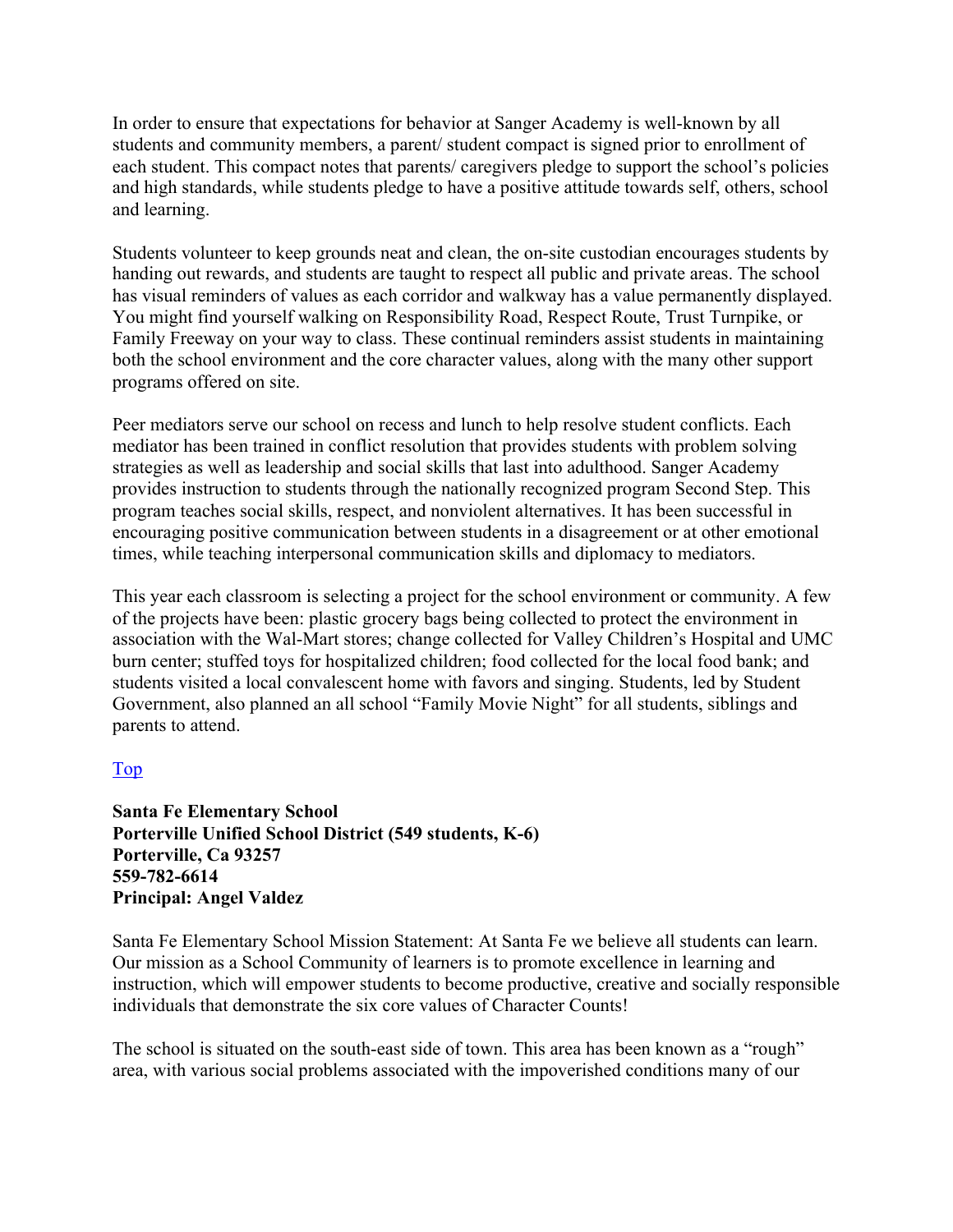families find themselves in. The unemployment rate in this community is estimated to be around fifteen percent. Many of our students have family members in jail and speak of it openly.

Santa Fe Elementary School's commitment to Good Character is evident in many ways. The six pillars of Character Counts!, Trustworthiness, Citizenship, Caring, Responsibility, Fairness and Respect, are posted on the buildings, in the classrooms and cafeteria. Each morning, after the flag salute, students recite the Character Counts! pledge. The principal gives an inspirational message and announces the named of students "caught" demonstrating good character. A Character Counts! Pillar is used as a theme each month to reinforce learning of that virtue. Character Counts! assemblies are held monthly to honor students best representing this particular pillar. Each month, every teacher nominates one student demonstrating great character to have lunch at McDonalds with the principal.

Besides seeing and hearing about the Character Counts! messages at our school, our students and parents see the Character Counts! pillars and inspirational messages daily in their student agendas. There are helpful hints for students and parents for learning as well as character building. Messages taught in the Pillars are reinforced as they are encountered in our social studies and literature units.

A "Friday Focus" (a newsletter from the principal) comes out weekly to list staff and students for noteworthy Character Counts! quotes or deeds. A monthly newsletter goes home to the families. In it are listed the Students of the Month and the Pillar of the Month. Students displaying good character are rewarded with a Character Counts! activity monthly.

The staff integrates the Pillar of the Month into the curriculum whenever possible, discussing a story's characters, identifying each desirable trait shown in students in the classroom or playground.

When students receive a Positive Referral from a staff member, besides having their name announced in the daily announcements, a copy is sent to their teacher and parents. This is to show parents how proud we are of their children and trust that this will encourage parents to continue to encourage good character at home.

Our students are provided opportunities to help others by serving as cafeteria helpers, cross-age tutors, and helping new students learn about our campus. Many teachers use "Book Buddies" as a way for students to help teach/ learn literacy.

Santa Fe students brought in canned goods for food baskets for needy families at Thanksgiving and Christmas. Even though many families do not have a lot by many people's standards, our students are always willing to donate for those less fortunate.

Our Pride Patrol picks up trash and notifies staff of any safety issues or problems that need to be addressed.

Top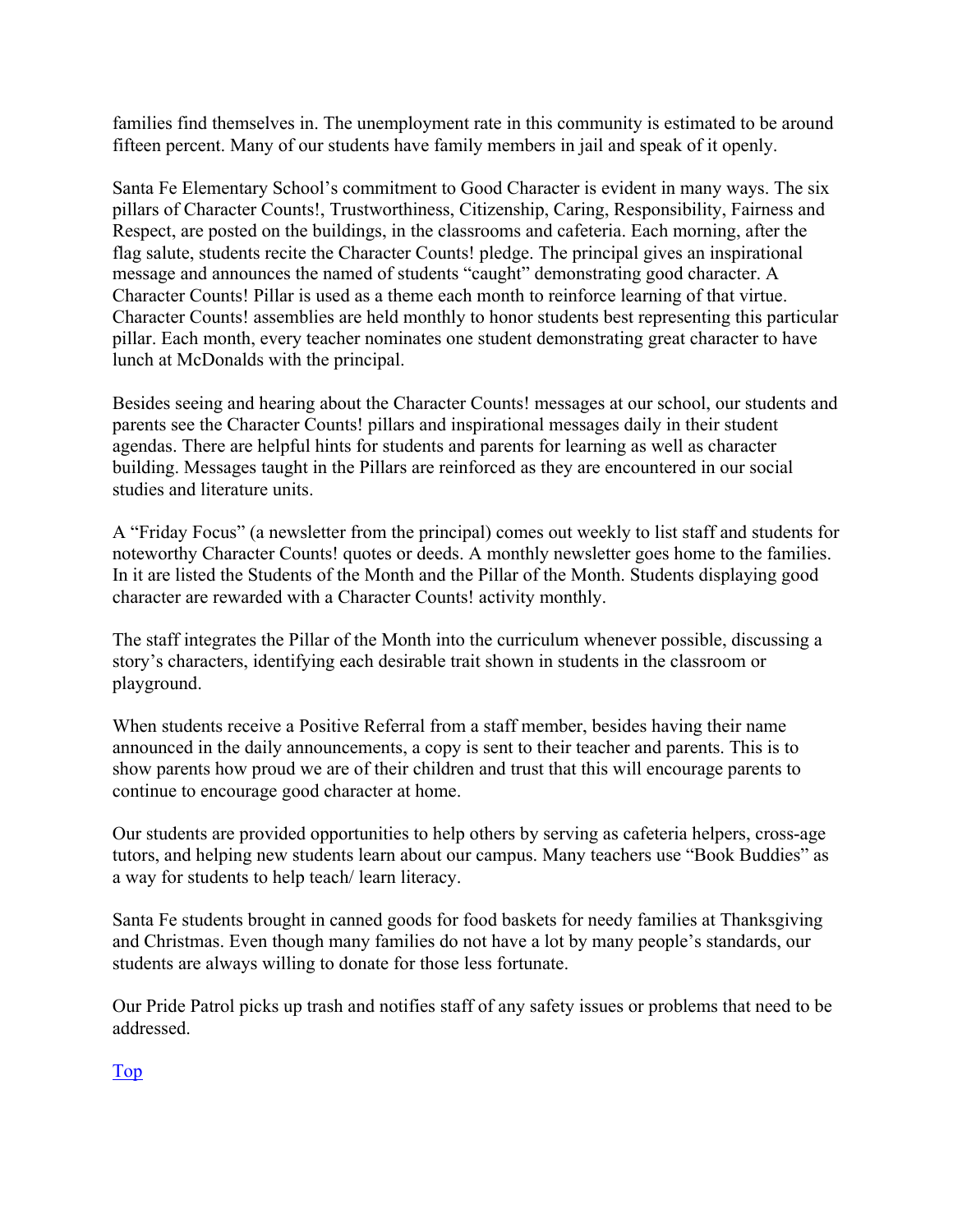#### **Vandalia Elementary School Porterville Unified Schools (696 students, K-6) Porterville, Ca 93257 559-782-7260 Principal: Lissa Lambie**

Not only is Vandalia Elementary School the oldest in the community it also has one of the most diverse student ethnic populations. Seventeen percent of the students who attend Vandalia are Native American, from the Tulare River Indian Reservation, 13 miles away from Porterville. Sixty percent are Hispanic, 20% are white, and the remaining 3% are evenly distributed among African-American, Asian, and unspecified populations. Nearly 79% of Vandalia students are socio-economically disadvantaged and more than one-fourth of the students are English Learners.

Most Vandalia students live in poverty and start school far behind the average student. For many of our students, Vandalia is where they are fed, cared for, and learn the necessary academic skills needed to be economically independent as adults. It is also where they learn the core values essential to the development of character, which is truly how we view a life of success and what we hope to instill in every learner.

Each and every morning at Vandalia, our students recite the Pledge of Allegiance and the Character Counts! pledge. As our Vice Principal, Mr. Longoria, reads the daily announcements, he reminds the school of the pillar of the week and reflects on it with words of wisdom, from Project Wisdom. He closes every morning with the words, "Make it a great day, or not. The choice is yours." It has become so ingrained in students that most of the children say it along with him each morning! A part of the announcements that has been added this year is a weekly Character Counts! student chosen by a certain teacher each week. Along with the weekly CC! student, Vandalia continues with the monthly CC! student chosen from each classroom. Mr. Longoria comes to each and every classroom to congratulate and present a certificate, bumper sticker, pencil, and folder. This year, three of our students were recognized in the Visalia Times Delta newspaper during October for National Character Counts! week.

Our Viking Pride is shown in many ways here at the school and in the community. This is our first year of having a cheer squad. The members of the squad have to work hard to show their good character here at school and when they are representing us in parades in town. Another way we show our pride is through wearing our school T-shirts on Fridays. Thursdays are reserved for wearing the Character Counts! T-shirts. The campus is flooded with proud, white T-shirt wearing students! Another way our pride is shown in our school is with Pride Patrol. Each week a 4th though 6th grade class is chosen to patrol the campus and help keep it clean. Any problems are reported to the custodian who then takes care of things quickly. We at Vandalia try to make our campus beautiful and safe for everyone.

Each teacher's program focuses on Respect and Responsibility. Students develop a sense of selfrespect through very careful, systematic instruction designed to help them improve as readers. We believe the ultimate gift we can give our students is the ability to succeed and learn. As students' reading improves they move up to "higher" groups. Our reading program also promotes